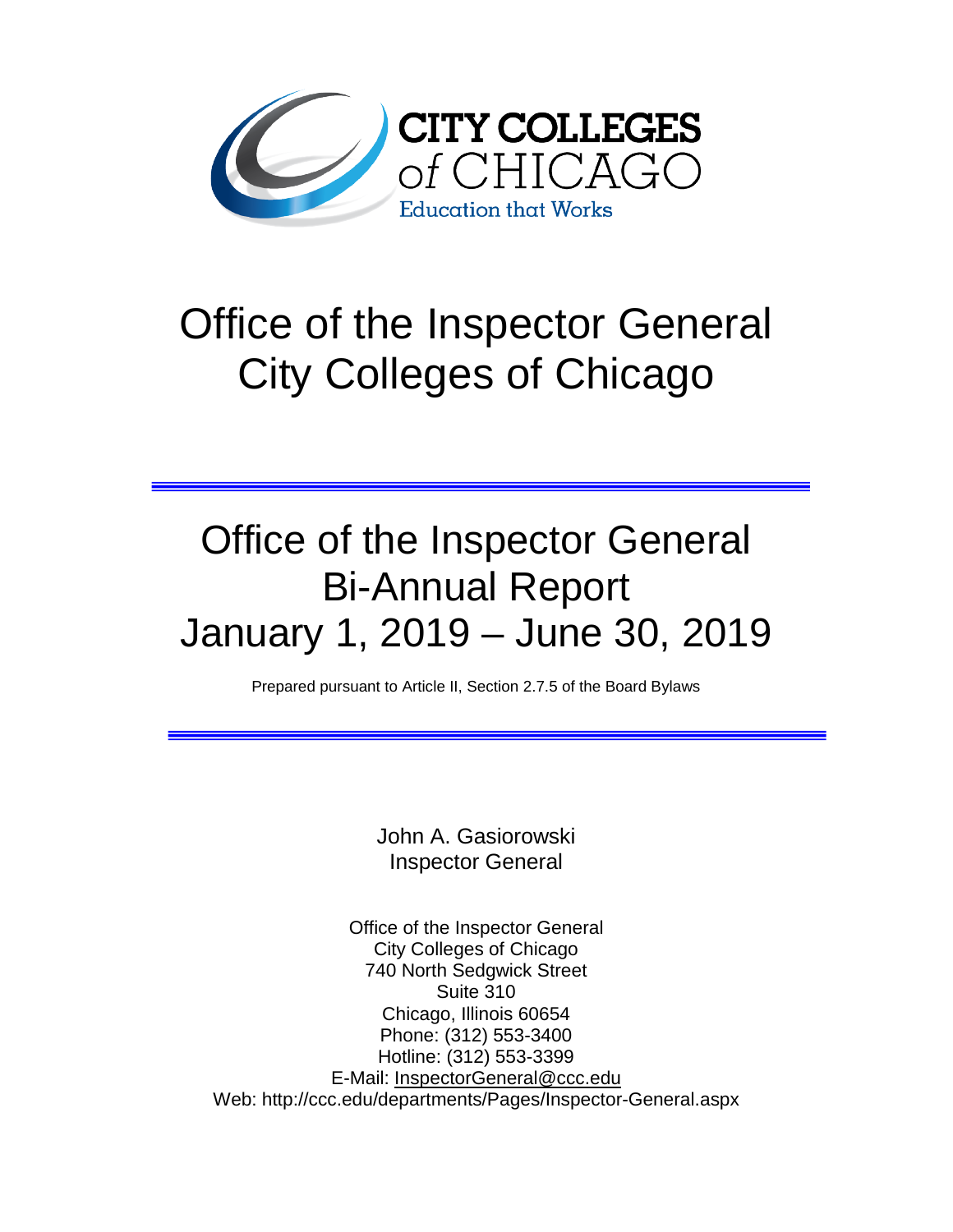

To: Juan Salgado, Chancellor Dr. Walter E. Massey, Chair of the Board of Trustees Elizabeth Swanson, Vice-Chairperson of the Board of Trustees Clarisol Duque, Secretary of the Board of Trustees Peggy A. Davis, Trustee Karen Kent, Trustee Deborah H. Telman, Trustee Darrell A. Williams, Trustee Armani Alexander, Student Trustee

From: John A. Gasiorowski, Inspector General

Date: August 12, 2019

RE: Office of the Inspector General *Bi-Annual Report* for the period of January 1, 2019 through June 30, 2019

This *Bi-Annual Report* is being provided to the Chancellor and the Board of Trustees of Community College District No. 508 pursuant to Article 2.7.5 of the Board Bylaws. This *Bi-Annual Report* covers the period of January 1, 2019 through June 30, 2019. Pursuant to Article 2.7.5, the *Bi-Annual Report* for the period of January 1st through June 30th is required no later than September 1st each year.

Article 2.7 et seq. of the Board Bylaws authorizes the OIG for the City Colleges of Chicago to conduct investigations regarding waste, fraud and misconduct by any officer, employee, or member of the Board; any contractor, subcontractor, consultant or agent providing or seeking to provide goods or services to the City Colleges of Chicago; and any program administered or funded by the District or Colleges.

The OIG would like to thank the Chancellor, the Board of Trustees and the administration of the City Colleges of Chicago for their cooperation and support.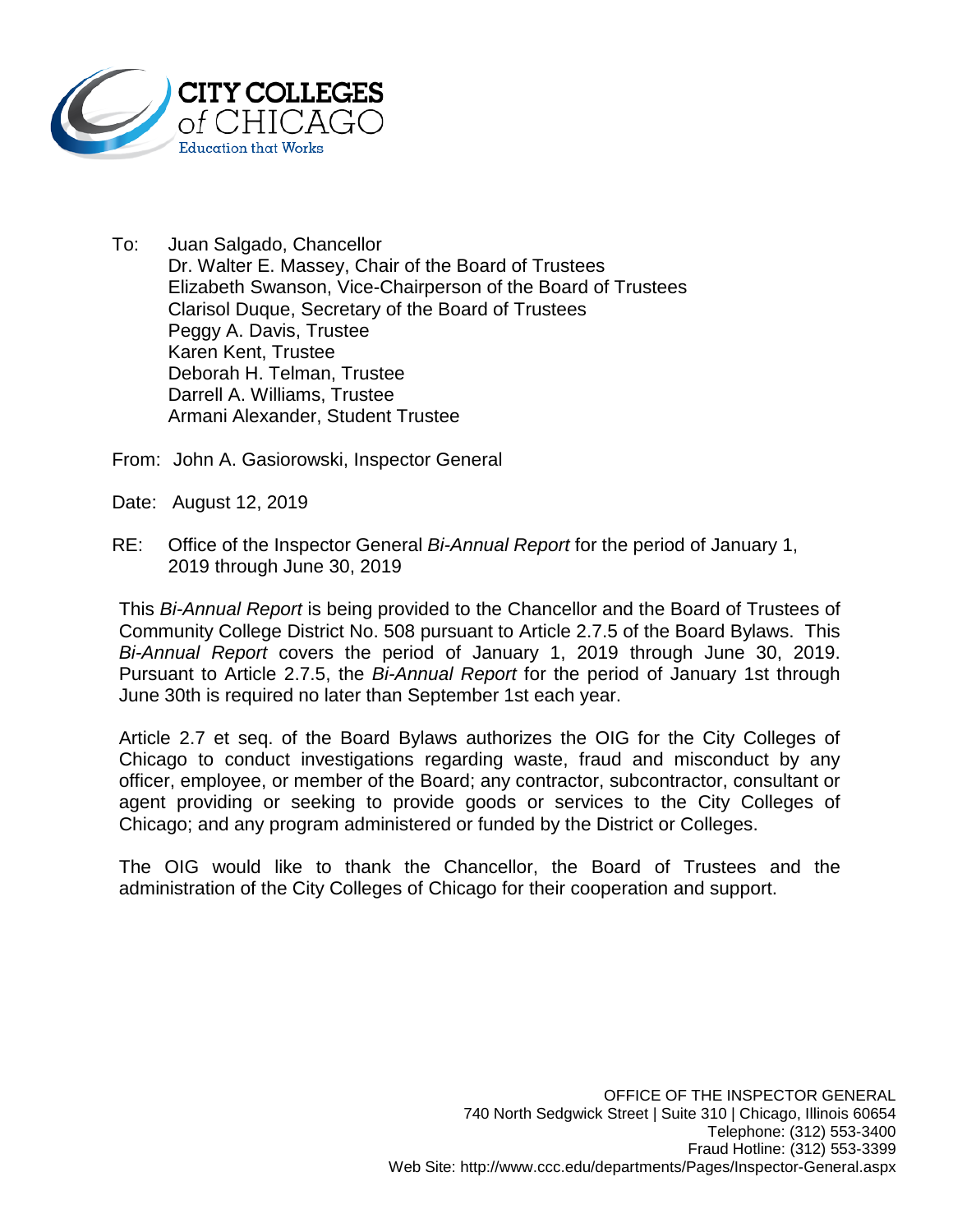# **Office of the Inspector General Bi-Annual Report**

## **Mission of the Office of the Inspector General**

The Office of the Inspector General ("OIG") of the City Colleges of Chicago ("CCC") will help fuel CCC's drive towards increased student success by promoting economy, efficiency, effectiveness and integrity in the administration of the programs and operations of CCC by conducting fair, independent, accurate, and thorough investigations into allegations of waste, fraud and misconduct, as well as by reviewing CCC programs and operations and recommending policies and methods for the elimination of inefficiencies and waste and for the prevention of misconduct.

The OIG should be considered a success when students, faculty, staff, administrators and the public:

- $\triangleright$  perceive the OIG as a place where they can submit their complaints/concerns in a confidential and independent setting;
- $\triangleright$  trust that a fair, independent, accurate, and thorough investigation will be conducted and that the findings and recommendations made by the OIG are objective and consistent; and
- $\triangleright$  expect that the OIG's findings will be carefully considered by CCC administration and that the OIG's recommendations will be implemented when objectively appropriate.

#### **New Developments**

#### Promotions/Staff Changes

Effective February 7, 2019, the OIG promoted two staff members. Matthew Bonini, an OIG employee since January 2015, was promoted from his Investigator II position to Investigator III. Luis Guzman, an OIG employee since November 6, 2017, was promoted from his initial position of Investigator I to Investigator II.

Additionally, effective March 25, 2019, the OIG hired Brenda Pruitt to fill an open position. Brenda serves as an Investigator I.

# **Updates to Investigations Documented in Previous Bi-Annual Reports**

Updates regarding disciplinary recommendations made during the July 1, 2018 to December 31, 2018 reporting period

In the *Bi-Annual Report* submitted for the July 1, 2018 to December 31, 2018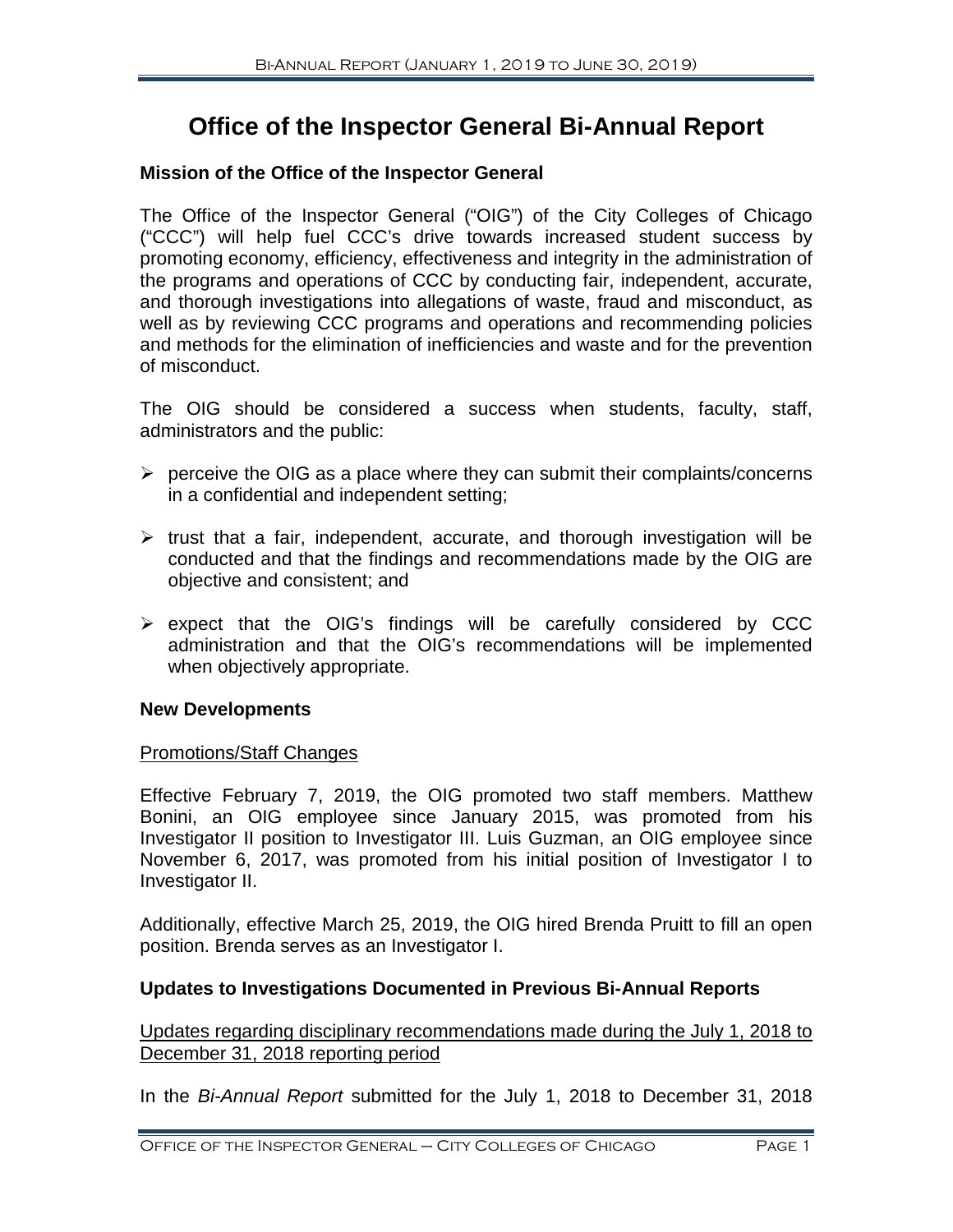reporting period, the OIG documented sixteen reports regarding eighteen investigations which resulted in sustained findings of waste, fraud and misconduct. At the time the *Bi-Annual Report* was submitted, disciplinary action was pending regarding several of the investigations. The following table updates the disciplinary actions recommended by the OIG as well as the actions taken by CCC regarding employee misconduct documented in the *Bi-Annual Report* submitted for the July 1, 2018 to December 31, 2018 reporting period.

| Disciplinary Action Updates from Investigations Reported on in Previous Bi-Annual Report<br>(July 1, 2018 to December 31, 2018) |                                                         |                                                            |                                                    |  |
|---------------------------------------------------------------------------------------------------------------------------------|---------------------------------------------------------|------------------------------------------------------------|----------------------------------------------------|--|
| <b>Case Number</b>                                                                                                              | <b>Title</b>                                            | <b>Recommendation</b>                                      | <b>Final Disciplinary Action</b>                   |  |
| 18-0171                                                                                                                         | <b>College Financial Aid</b><br>Advisor I               | Termination / DNRH <sup>1</sup>                            | Resignation / DNRH                                 |  |
| 18-0171                                                                                                                         | <b>College Administrative</b><br>Assistant I            | <b>Termination / DNRH</b>                                  | Resignation / DNRH                                 |  |
| 18-0172/<br>18-0192                                                                                                             | College Advisor                                         | DNRH (following resignation)                               |                                                    |  |
| 18-0175                                                                                                                         | Manager of Contract<br>Administration and<br>Compliance | Appropriate Discipline                                     | Resignation                                        |  |
| 18-0193/<br>18-0194                                                                                                             | <b>Full-Time Faculty</b>                                | DNRH (following resignation)                               |                                                    |  |
| 18-0198 /<br>19-0084                                                                                                            | <b>Admissions Specialist</b>                            | Resignation/DNRH<br>(prior to conclusion of investigation) |                                                    |  |
| 18-0206                                                                                                                         | <b>College Clerical Assistant</b><br>Ш                  | Termination / DNRH                                         |                                                    |  |
| 18-0219                                                                                                                         | <b>Lead Security Officer</b><br>(part-time)             | <b>Termination / DNRH</b>                                  | Resignation / DNRH                                 |  |
| 18-0232                                                                                                                         | IT Systems Administrator                                | Appropriate Discipline                                     | 5 Day Suspension                                   |  |
| 18-0237                                                                                                                         | Note Taker                                              | Appropriate Discipline                                     | Resignation / DNRH                                 |  |
| 19-0001                                                                                                                         | College Advisor                                         | Appropriate Discipline                                     | 2 Day Suspension and<br>Sexual Harassment training |  |
| 19-0003                                                                                                                         | Interim Associate Dean of<br><b>Student Services</b>    | Appropriate Discipline                                     | 2 Day Suspension and<br>Sexual Harassment training |  |
| 19-0004                                                                                                                         | College Advisor                                         | Appropriate Discipline                                     | 2 Day Suspension and<br>Sexual Harassment training |  |
| 19-0005                                                                                                                         | College Advisor                                         | DNRH (following resignation)                               |                                                    |  |
| 19-0006                                                                                                                         | <b>Admissions Specialist</b><br>(part-time)             | Resignation (prior to conclusion of investigation)         |                                                    |  |
| 19-0014                                                                                                                         | <b>Chief Engineer</b>                                   | <b>Termination / DNRH</b>                                  |                                                    |  |

<span id="page-3-0"></span><sup>&</sup>lt;sup>1</sup> "DNRH" means that the individual was designated "do not re-hire" or ineligible to be re-hired.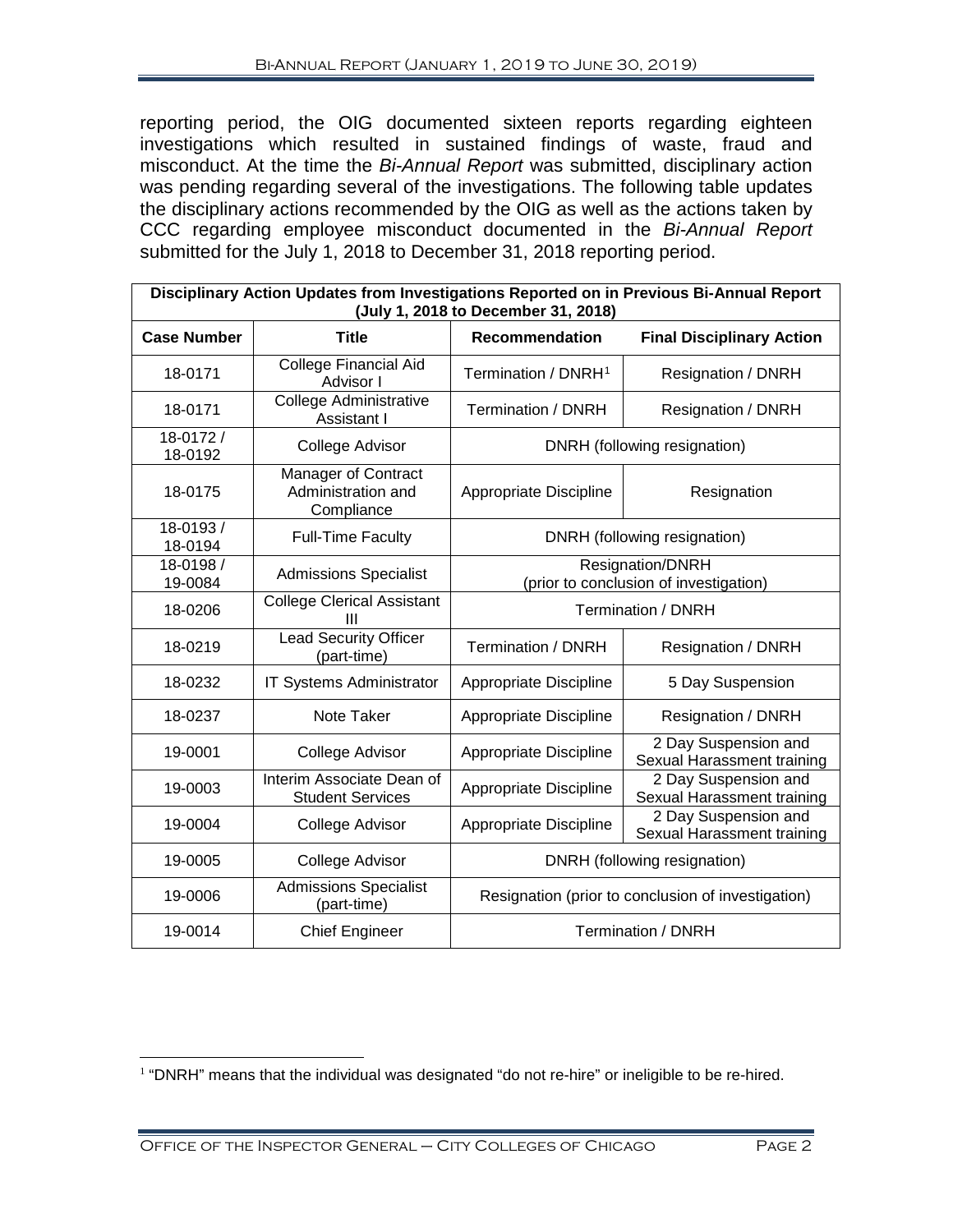# **Complaints Received**

For the period of January 1, 2019 through June 30, 2019, the OIG received 116 complaints. These 116 complaints included complaints forwarded to the OIG from outside sources as well as investigations (or audits / reviews) initiated based on the OIG's own initiative.<sup>[2](#page-4-0)</sup> For purposes of comparison, the following graph documents the complaints received by the OIG during the current and previous reporting periods.[3](#page-4-1)



The 116 complaints received represent a variety of subject matters. The table to follow documents the subject matters of the complaints received.

<span id="page-4-0"></span> $\overline{a}$ <sup>2</sup> Under Article 2.7.2 of the Board Bylaws, the powers and duties of the OIG include: c) To investigate and audit the conduct and performance of the District's officers, employees, members of the Board, agents, and contractors, and the District's functions and programs, either in response to a complaint or on the Inspector General's own initiative, in order to detect and prevent waste, fraud, and abuse within the programs and operations of the District….

<span id="page-4-1"></span><sup>&</sup>lt;sup>3</sup> During the January 1, 2010 through June 30, 2010 period and before, all of the OIG's positions, including that of Inspector General, were part-time positions.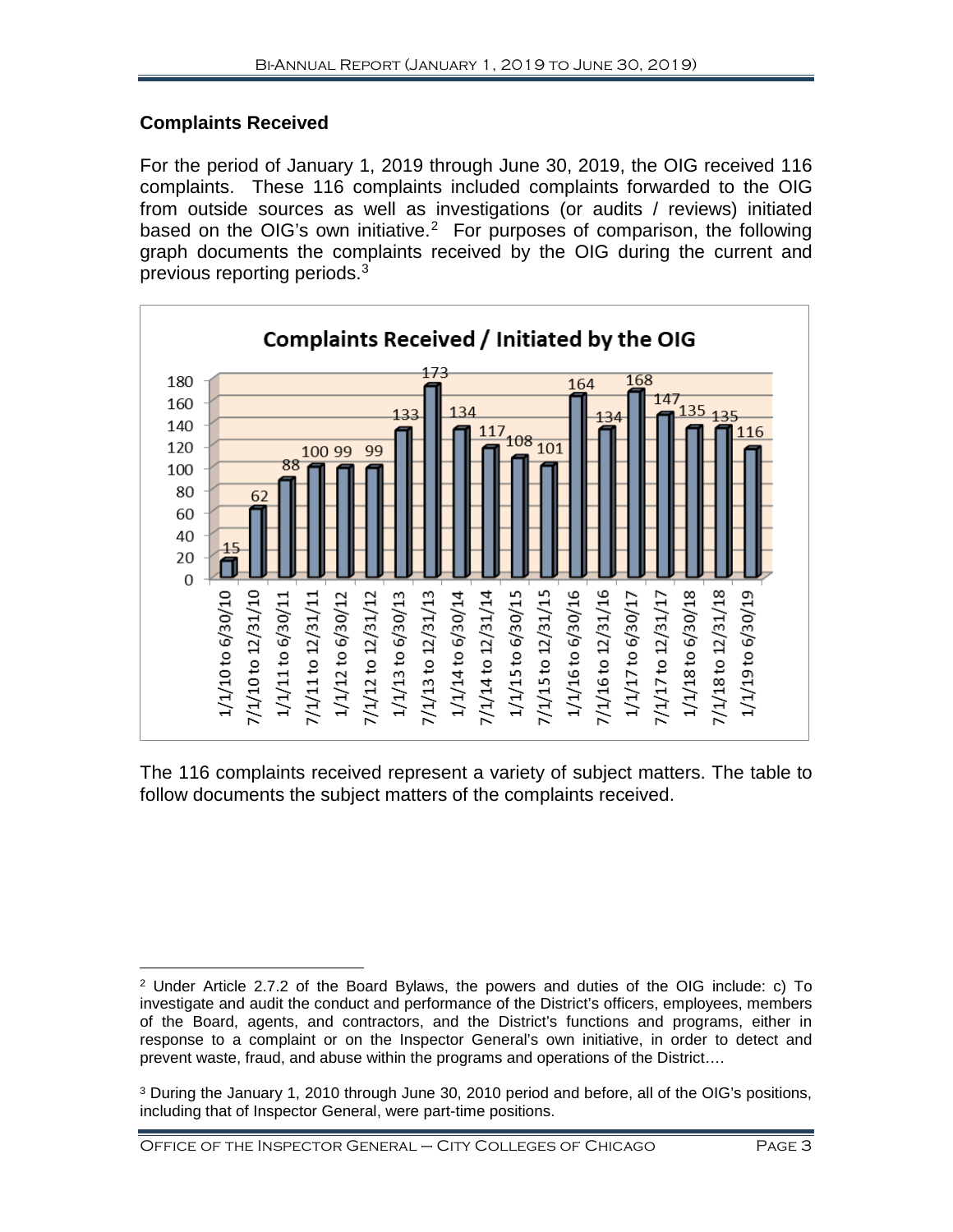| Subject Matters of Complaints Received from January 1, 2019 to June 30, 2019 |                |            |  |
|------------------------------------------------------------------------------|----------------|------------|--|
| <b>Subject Matter (Allegation)</b>                                           | <b>Number</b>  | Percentage |  |
| Engaging in conduct in violation of the Illinois Compiled Statutes           | 2              | 1.72%      |  |
| Violation of Outside Employment Policy                                       | 2              | 1.72%      |  |
| Violation of Academic and Student Policy                                     | $\overline{2}$ | 1.72%      |  |
| Sexual harassment                                                            | 3              | 2.59%      |  |
| Giving preferential treatment                                                | 3              | 2.59%      |  |
| Misappropriation of funds / Theft                                            | 3              | 2.59%      |  |
| Conduct unbecoming a public employee                                         | 4              | 3.45%      |  |
| Falsification of employment records                                          | 5              | 4.31%      |  |
| Failure to maintain confidentiality of CCC employment records                | 5              | 4.31%      |  |
| Fraud (including grants, financial aid or tuition)                           | 6              | 5.17%      |  |
| <b>Discourteous Treatment</b>                                                | 7              | 6.03%      |  |
| Violation of CCC Ethics Policy                                               | 7              | 6.03%      |  |
| Residency                                                                    | 10             | 8.62%      |  |
| Violation of miscellaneous CCC Policies                                      | 12             | 10.34%     |  |
| Other Harassment / Retaliation / Discrimination                              | 12             | 10.34%     |  |
| Inattention to Duty                                                          | 16             | 13.79%     |  |
| Falsification of attendance records                                          | 17             | 14.66%     |  |
| Total                                                                        | 116            | 100.00%    |  |

# **Status of Complaints**

As reported in the previous *Bi-Annual Report*, as of December 31, 2018, the OIG had 83 complaints that were pending, meaning that the OIG was in the process of conducting investigations regarding these complaints. During the period of January 1, 2019 through June 30, 2019, the OIG closed 124 complaints. The following chart categorizes the reasons that the OIG closed the 124 complaints during the current reporting period.

| Complaints Closed Between January 1, 2019 and June 30, 2019 |               |            |  |
|-------------------------------------------------------------|---------------|------------|--|
| <b>Reason Closed</b>                                        | <b>Number</b> | Percentage |  |
| Sustained                                                   | 14            | 11.29%     |  |
| <b>Review with Recommendations</b>                          | 2             | 1.61%      |  |
| <b>Board Mandated Audit</b>                                 |               | 0.81%      |  |
| Not Sustained / No Policy Violation                         | 30            | 24.19%     |  |
| Referred / Deferred                                         | 58            | 46.77%     |  |
| Subject Inactive                                            | 5             | 4.03%      |  |
| <b>Duplicate Complaint</b>                                  | 9             | 7.26%      |  |
| Complaint included with another active investigation        | 5             | 4.03%      |  |
| <b>Totals</b>                                               | 124           | 100.00%    |  |

Regarding the complaints closed during the period of January 1, 2019 to June 30, 2019, the table below documents the average number of calendar days between the date that the complaints were received and the date that the complaints were closed as compared to the average number of calendar days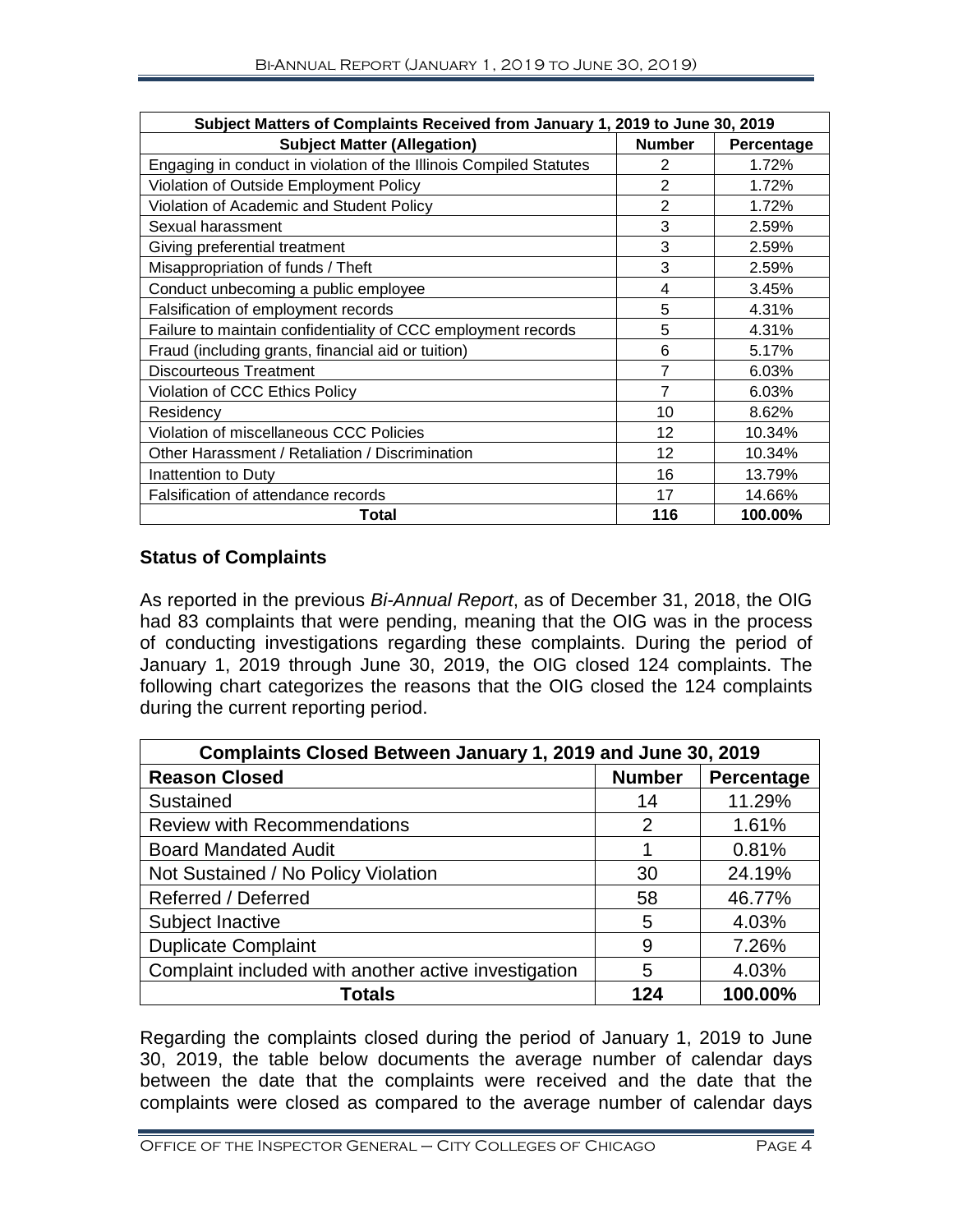between the date that complaints were received and the date that complaints were closed for the complaints closed during the previous reporting period (July 1, 2018 through December 31, 2018). [4](#page-6-0)

| <b>Average Calendar Days to Close</b> |                    |                                                       |                   |                                                       |
|---------------------------------------|--------------------|-------------------------------------------------------|-------------------|-------------------------------------------------------|
|                                       | 7/1/18 to 12/31/18 |                                                       | 1/1/19 to 6/30/19 |                                                       |
| <b>Reason Closed</b>                  | <b>Number</b>      | Average<br><b>Calendar</b><br>Days to<br><b>Close</b> | <b>Number</b>     | Average<br><b>Calendar</b><br>Days to<br><b>Close</b> |
| Sustained                             | 16                 | 158                                                   | 14                | 252                                                   |
| Review with recommendations           | 0                  | 0                                                     | 2                 | 144                                                   |
| Not Sustained / No Policy Violation   | 38                 | 275                                                   | 30                | 277                                                   |
| Not Sustained with Recommendations    |                    | 223                                                   | 0                 | ი                                                     |
| Referred / Deferred                   | 41                 |                                                       | 58                |                                                       |
| <b>Completed Board Mandated Audit</b> | O                  | 0                                                     |                   | 102                                                   |
| Other                                 | 47                 | 21                                                    | 19                | 52                                                    |
| <b>Totals</b>                         | 143                |                                                       | 124               |                                                       |

As of June 30, 2019, the OIG had 75 pending complaints. 32 of these 75 pending complaints (43%) were received between January 1, 2019 and June 30, 2019, and 16 of these 75 pending complaints (21%) were received between July 1, 2018 and December 31, 2018.

# **OIG Reports Submitted – January 1, 2019 through June 30, 2019**

During the January 1, 2019 through June 30, 2019 reporting period, the OIG submitted 17 reports.<sup>[5](#page-6-1)</sup> These 17 reports included the following: 2 reports documenting OIG-initiated reviews; 14 reports documenting sustained findings of waste, fraud and/or misconduct; and the annual OIG Audit of the District's Compliance with the Residency Policy.

#### **Report Submitted Documenting OIG-initiated Reviews**

 $\overline{a}$ 

# OIG Case Number 19-0012 (Part-time Librarian Payroll Review)

The OIG conducted investigations of two part-time librarians assigned to a City College. The OIG's findings and recommendations are documented under OIG

<span id="page-6-0"></span><sup>&</sup>lt;sup>4</sup> A complaint is considered closed only after the investigative activity of the investigator to whom the complaint was assigned has been reviewed and approved by a Supervising Investigator or the Assistant Inspector General and then the Inspector General. In situations where a complaint is sustained, the complaint is not considered closed until the Investigative Summary documenting the investigation is prepared and submitted pursuant to Article 2.7.3 of the Board Bylaws.

<span id="page-6-1"></span> $5$  Pursuant to Article 2.7.3 of the Board Bylaws, the Inspector General submits reports to the Chancellor, the Board Chair, and the General Counsel at the conclusion of an investigation with recommendations for disciplinary or other action.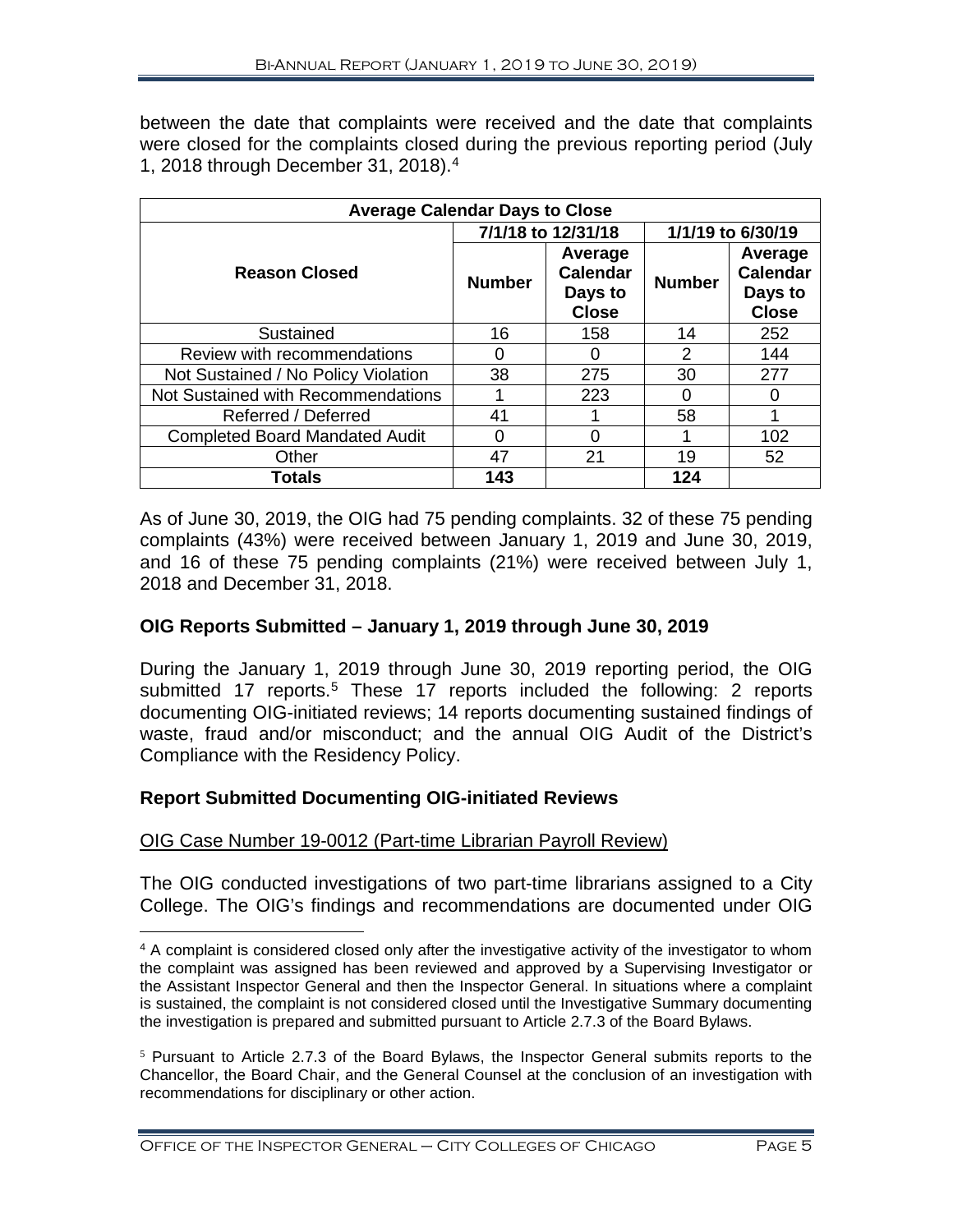Case Numbers 18-0159 and 18-0173 on pages 17 to 19 of this Bi-Annual Report. Based on time and attendance/payroll issues revealed during those investigations, the OIG reviewed the time and attendance/payroll of the twentyseven other part-time librarians who worked during the Spring 2018 term.

The OIG review of part-time librarian time and attendance/payroll during the 2018 Spring term revealed the following:

- Currently, the typical CCC part-time hourly employee records their time in the CCCWorks system by swiping in when they start their day, swiping out for lunch, swiping in from lunch, and swiping out at the end of their day. In the past, the typical CCC part-time hourly employee recorded these four times on Certificates of Attendance. However, even though they are hourly employees, part-time librarians do not record their start times, lunch breaks or end times for a given workday on their Certificates of Attendance. At most, the Certificates of Attendance submitted by part-time librarians record the number of total hours worked on a given day.
- Part-time librarians at six of the seven colleges submitted Certificates of Attendance reflecting the number of hours that they worked on a given day. The Certificates of Attendance submitted by the four part-time librarians at one City College included no documentation of the specific days or hours worked in a given pay period; only exceptions were documented.
- Part-time librarian payroll, as supported by time and attendance recorded via Certificates of Attendance, is routinely inaccurate.
	- o The Certificates of Attendance submitted by eleven (48%) of the twenty-three part-time librarians, who submitted Certificates of Attendance reflecting the number of hours worked on given days, did not account for the same number of hours (+/- 1 hour) for which they were paid for the given days during the Spring 2018 term.
	- o Nine of these twenty-three (39%) part-time librarians received overpayments during the Spring 2018 term totaling in excess of seventy-three hours and a value of \$1,900.00.
	- o Two of these twenty-three (9%) part-time librarians received less pay than they should have received. The underpayments had a total value of about \$244.00.
- In at least four instances during the Spring 2018 term, part-time librarians were paid their full pay despite the fact that Certificates of Attendance for given pay periods could not be located.
- When a part-time librarian takes a paid excused absence pursuant to Article Xi(B) of his/her collective bargaining agreement, the day off is not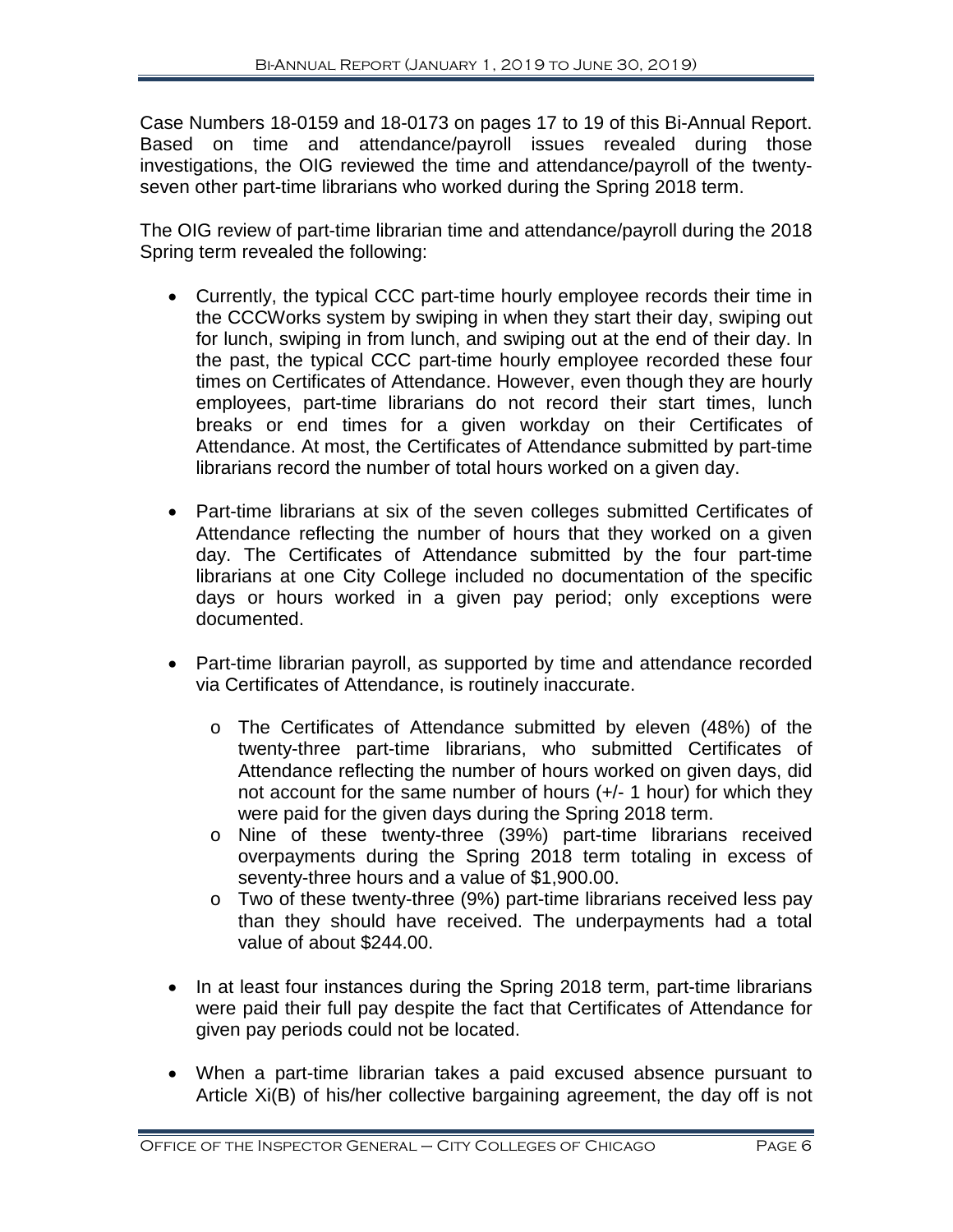recorded in PeopleSoft payroll records. Thus, the CCC payroll system has no record of a part-time librarian's use of such excused absence time.

• Part-time librarians received holiday pay for days in which their typically scheduled workdays fell on CCC holidays. However, the collective bargaining agreement covering part-time librarians does not provide for such holiday pay.

Based on the review of part-time librarian time and attendance/payroll during the 2018 Spring term, the OIG recommended the following:

- 1. Due to the great inaccuracies inherent in the pay method discussed in this Investigative Summary, the OIG recommended that CCC cease the practice of determining the pay of part-time librarians pursuant to Lectureship Assignments. The OIG recommended that part-time librarians be treated as all other part-time, hourly employees, and their pay should be determined by the number of hours worked based on their start time, break times, and end times as recorded on Certificates of Attendance. The use of Certificates of Attendance should only be continued until part-time librarians' time and attendance is recorded via the CCCWorks time and attendance system.
- 2. CCC should determine whether it is legally and/or contractually obligated to pay holiday pay to part-time librarians. If not, CCC should determine whether such practice should continue.

The OIG's review of part-time librarian time and attendance/payroll focused on one term, the Spring 2018 term. The review revealed that the time and attendance records of part-time librarians supported by Lectureship Assignments and Certificates of Attendance were significantly inaccurate. One can only imagine how much waste CCC has been subjected to through overpayments and days off not accounted for over the many years that this antiquated and inaccurate time and attendance system has been in place.

#### OIG Case Number 19-0129 (PRTF review)

On May 27, 2015, Mayor Rahm Emanuel convened the Procurement Reform Task Force ("PRTF") to review the procurement policies and procedures of the City of Chicago and its sister agencies — Chicago Public Schools, Chicago Transit Authority, Chicago Housing Authority, City Colleges of Chicago, Chicago Park District, and Public Building Commission — and develop recommendations to enhance oversight, streamline processes, and implement best practices.

The PRTF was composed of the Chief Procurement Officer for the City of Chicago and the Chief Executive Officer, Executive Director, or Chancellor of the six participating sister agencies. The PRTF was co-chaired by the City's Chief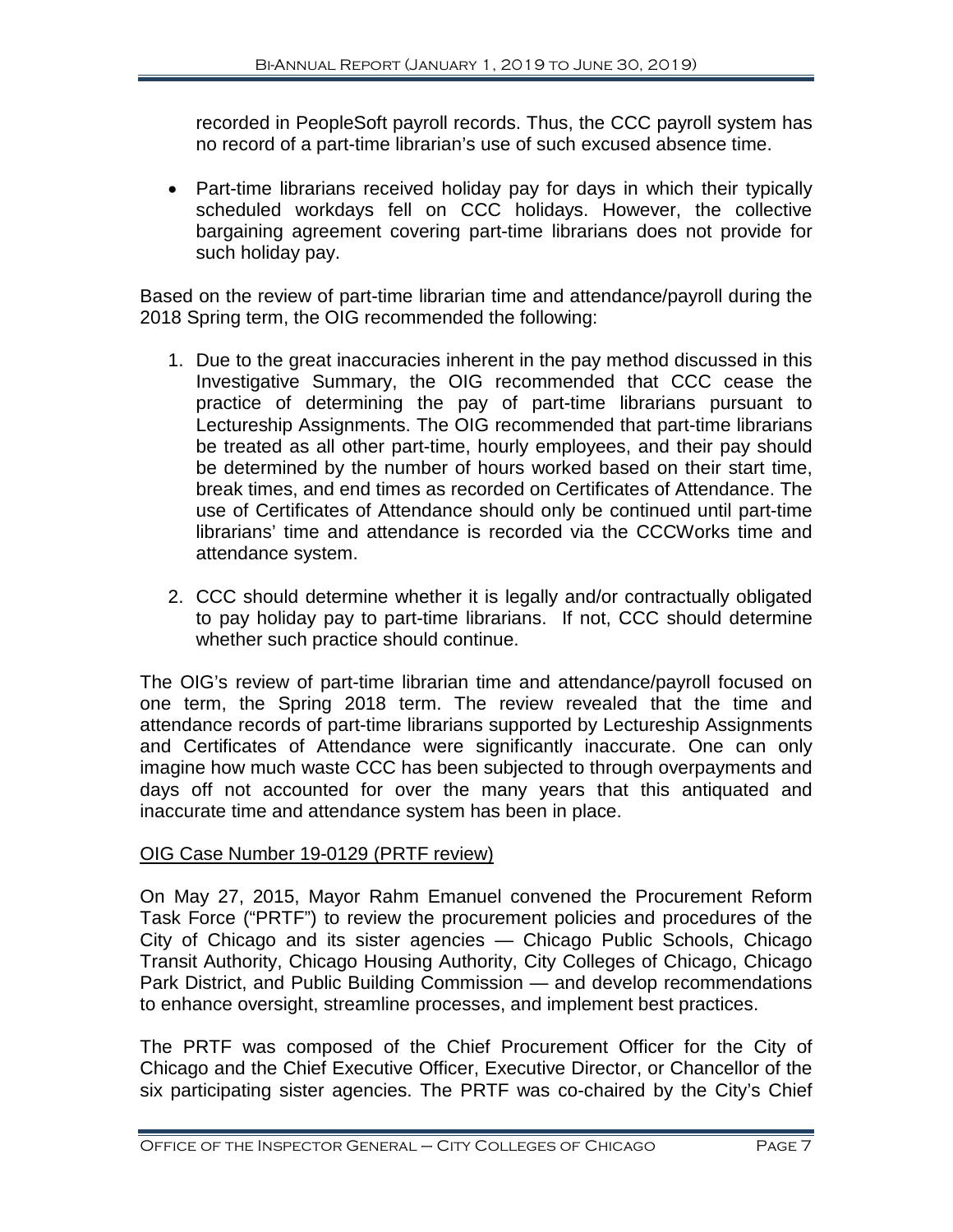Procurement Officer and its Inspector General. The PRTF co-chairs formed a Working Group, which was composed of staff from the City of Chicago's Department of Procurement Services and its Office of Inspector General and was supported by the Mayor's Office, the Department of Innovation and Technology, and two private sector entities providing *pro bono* services.

The Task Force divided its work into two phases - findings and recommendations. In its first phase, the Working Group sought information and analyzed data regarding the current status of procurement at the City and its sister agencies. Based on a comprehensive survey of procurement and related topics, reviews of agency documents and other materials, as well as in-person meetings with each Participating Member, the Task Force drafted and adopted a set of forty-three findings.

The findings in these areas revealed opportunities for reform that broadly included: strengthening processes and controls and adopting best practices; ensuring greater consistency and coordination between the Participating Members both to improve internal processes and the vendor experience; and reducing administrative burden and cost through greater collaboration and shared services. These findings made clear that collective action by the City and its sister agencies must be taken in order to address certain inefficiencies, disparities, and gaps in standards, processes, and compliance.

In its second phase of work, the Task Force developed a series of recommendations to build a better procurement system exemplified by increased efficiency, maximum competition, reduced burden on vendors, leveraged buying power, and robust oversight. The recommendations were categorized in groups based on whether they can be implemented on an immediate, intermediate, or long-term basis – classifications representing the amount of work and resources required for implementation, not the recommendations' priority. The recommendations totaled 31.

The findings and recommendations of the PRTF were documented in the "Report of the Chicago Procurement Reform Task Force" dated November 17, 2015.<sup>[6](#page-9-0)</sup>

Effective February 4, 2016, the CCC Board of Trustees adopted Board Report 32869. This Board Report authorized an intergovernmental agreement with the PRTF to implement the PRTF recommendations.

Following the submission of the "Report of the Chicago Procurement Reform Task Force," the PRTF issued quarterly reports and annual reports in 2016,

<span id="page-9-0"></span> $6$  The "Report of the Chicago Procurement Reform Task Force" can be found on the PRTF website at: [https://www.cityofchicago.org/content/dam/city/depts/dps/PressReleases/ChicagoProcure](https://www.cityofchicago.org/content/dam/city/depts/dps/PressReleases/ChicagoProcurementTaskForcepdf.pdf)

[mentTaskForcepdf.pdf.](https://www.cityofchicago.org/content/dam/city/depts/dps/PressReleases/ChicagoProcurementTaskForcepdf.pdf)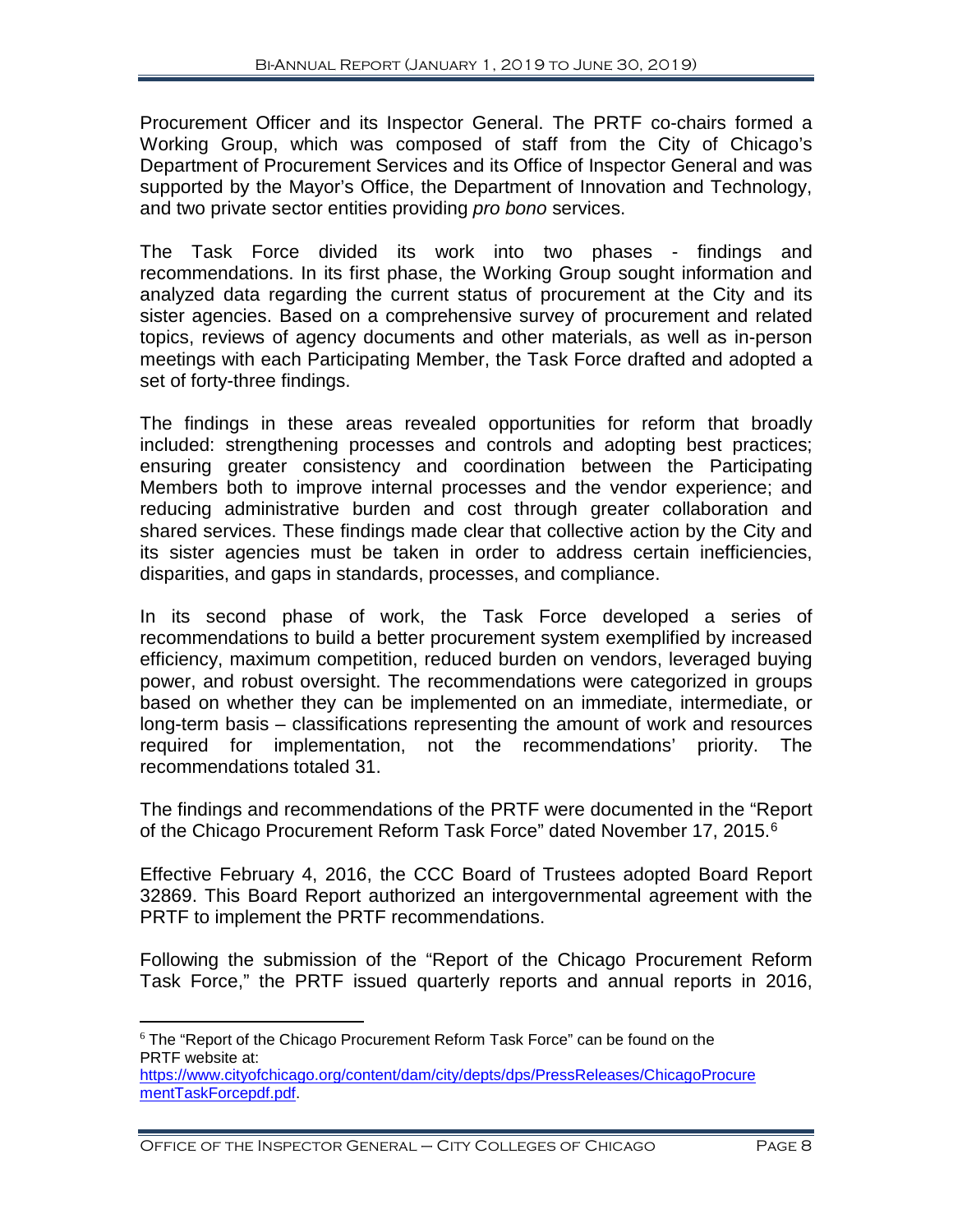2017, 2018, and 2019. The City of Chicago Office of the Inspector General issued progress reports on the PRTF in May 2017 and May 2018.

In December 2018, the City of Chicago Office of the Inspector General requested the assistance of the Offices of Inspector General of the sister agencies to participate in a joint oversight project to evaluate and publicly report on the progress in the implementation of the recommendations made by the PRTF. The City of Chicago Office of the Inspector General reported on the project findings in the Third Annual PRTF Progress Report on June 4, 2019.

The OIG, as well as all of the Offices of Inspector General of the sister agencies and the Office of the Executive Inspector General for the Agencies of the Illinois Governor, participated in this project to evaluate the progress by their given agency in the implementation of the recommendations made by the PRTF. The City of Chicago Office of the Inspector General chose the sixteen recommendations to be reviewed.

The OIG preliminarily met with various members of the CCC Department of Administrative and Procurement Services, including the vice chancellor of administrative and procurement services and the district director of business and procurement services. The OIG made them aware of this review and identified the sixteen PRTF recommendations that would be the subject of the review.

Subsequently, through various interviews and documentary submissions from the Department of Procurement Services, the OIG documented the Department of Procurement Services' representations regarding CCC's compliance with the PRTF recommendations.

The OIG then sought to verify the Department of Procurement Services' representations of compliance by testing the Department of Procurement Services' statements, documentary submissions and provided examples. The OIG also identified other examples to verify the Department of Procurement Services' representations as to CCC's compliance with the PRTF recommendations.

At the conclusion of the testing/review, the OIG documented its findings in a matrix, which was submitted to the City of Chicago Office of the Inspector General for inclusion with the results of the reviews conducted by the other sister agencies. The results of the OIG's review of CCC's implementation of the PRTF recommendations were documented for CCC administration as follows.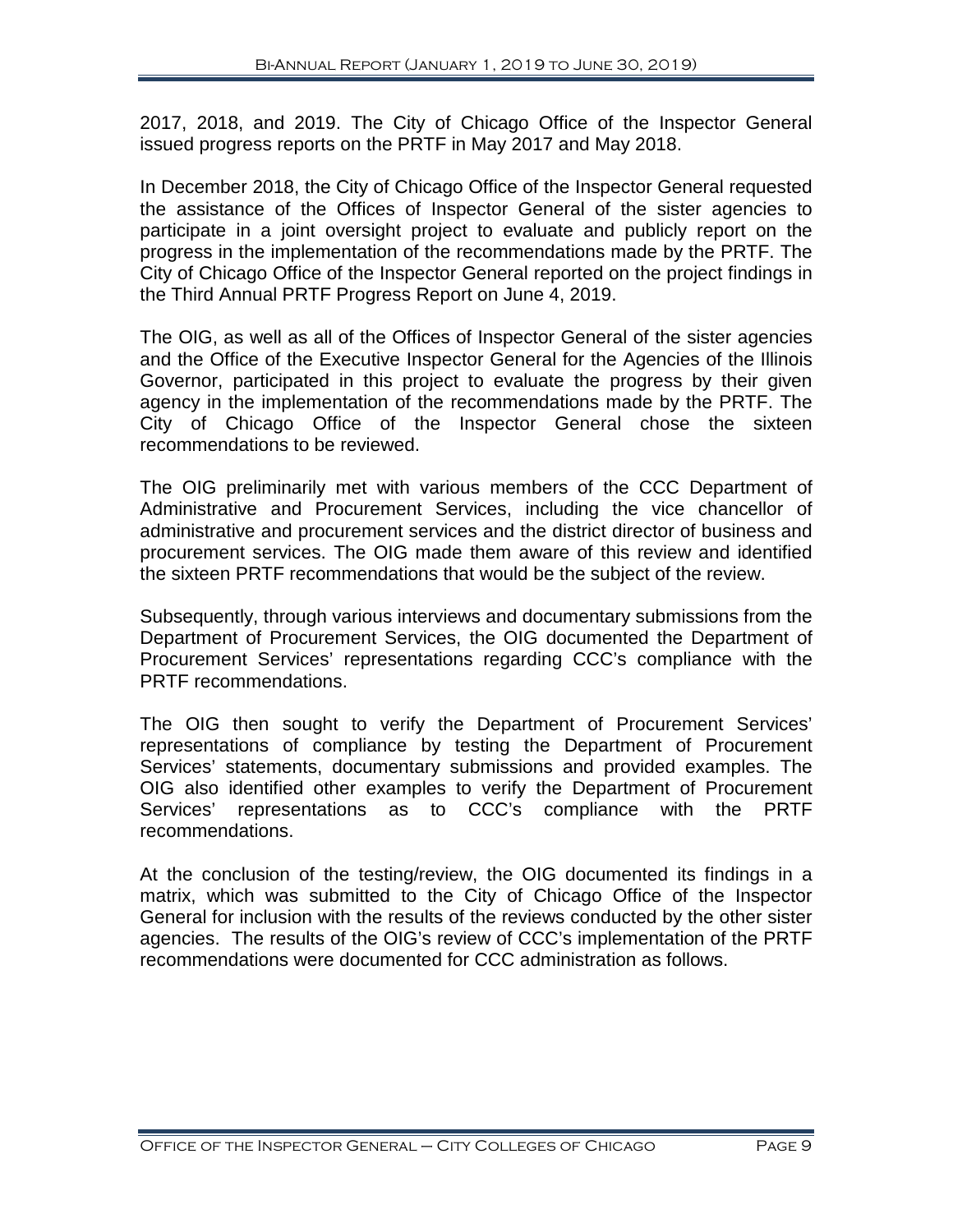|               | OIG Findings - CCC's Compliance with the Recommendations of the PRTF                                                                                                                                                                                                                                                                                                                                                                                                                                                                                                                                                                                                                                                                                                                                                                                                                                                         |                            |
|---------------|------------------------------------------------------------------------------------------------------------------------------------------------------------------------------------------------------------------------------------------------------------------------------------------------------------------------------------------------------------------------------------------------------------------------------------------------------------------------------------------------------------------------------------------------------------------------------------------------------------------------------------------------------------------------------------------------------------------------------------------------------------------------------------------------------------------------------------------------------------------------------------------------------------------------------|----------------------------|
| <b>Number</b> | <b>Recommendation</b>                                                                                                                                                                                                                                                                                                                                                                                                                                                                                                                                                                                                                                                                                                                                                                                                                                                                                                        | <b>OIG Finding</b>         |
| 3             | Establish minimum standards by which all Participating Members will publish their anticipated<br>sole source awards, receive public and vendor feedback, and make decisions about whether a<br>solicitation is necessary.                                                                                                                                                                                                                                                                                                                                                                                                                                                                                                                                                                                                                                                                                                    | <b>Partially Compliant</b> |
| 6             | Post all contracts, vendors, and subcontractors on agency websites in a user-friendly and<br>searchable format.                                                                                                                                                                                                                                                                                                                                                                                                                                                                                                                                                                                                                                                                                                                                                                                                              | <b>Partially Compliant</b> |
| 8             | Establish minimum disclosure requirements for subcontractors and require posting<br>subcontractor information online.<br>The key deliverable for this recommendation is new, standard certification language to be added<br>to specific solicitation documents and contracts utilized by the Participating Members. The<br>language is as follows:<br>"The Contractor certifies to the best of its knowledge and belief that it, its principals and any<br>subcontractors used in the performance of this contract, meet the Agency requirements and<br>have not violated any City or Sister Agency policy, codes, state, federal, or local laws, rules or<br>regulations and have not been subject to any debarment, suspension or other disciplinary action<br>by any government agency. Additionally, if at any time the contractor becomes aware of such<br>information, it must immediately disclose it to the Agency." | <b>Partially Compliant</b> |
| 9             | Establish minimum standards for conducting due diligence of vendors before entering into a<br>contract.                                                                                                                                                                                                                                                                                                                                                                                                                                                                                                                                                                                                                                                                                                                                                                                                                      | <b>Partially Compliant</b> |
| 10            | Establish uniform rules governing re-solicitation of contracts due to significant changes in scope<br>or value.                                                                                                                                                                                                                                                                                                                                                                                                                                                                                                                                                                                                                                                                                                                                                                                                              | <b>Partially Compliant</b> |
| 11            | Evaluate the consistency of MBE/WBE/DBE certifications accepted by Participating Members.                                                                                                                                                                                                                                                                                                                                                                                                                                                                                                                                                                                                                                                                                                                                                                                                                                    | Compliant                  |
| 12            | Implement the uniform criteria and processes for evaluating Good Faith Efforts regarding<br>requests for waivers for MBE/WBE/DBE goals that are currently being developed and will be<br>recommended by the Government Procurement Compliance Forum.                                                                                                                                                                                                                                                                                                                                                                                                                                                                                                                                                                                                                                                                         | Compliant                  |
| 13            | Require a written, publicly posted protest process for each Participating Member.                                                                                                                                                                                                                                                                                                                                                                                                                                                                                                                                                                                                                                                                                                                                                                                                                                            | Compliant                  |
| 15            | Establish a process for information-sharing and collaboration among Participating Members on<br>personnel matters such as professional development efforts and recruitment.                                                                                                                                                                                                                                                                                                                                                                                                                                                                                                                                                                                                                                                                                                                                                  | Compliant                  |
| 16            | Establish uniform standards based on best practices for approval of noncompetitive awards,<br>including small purchase, emergency, and sole source.                                                                                                                                                                                                                                                                                                                                                                                                                                                                                                                                                                                                                                                                                                                                                                          | Compliant                  |
| 20            | Require each Participating Member to create a comprehensive procurement manual for its staff<br>that is user friendly and available to the public.                                                                                                                                                                                                                                                                                                                                                                                                                                                                                                                                                                                                                                                                                                                                                                           | <b>Partially Compliant</b> |
| 21            | Codify and provide training to Participating Members' employees on procurement rules and<br>regulations, including appropriate authority, prohibited communications, and reporting<br>obligations.                                                                                                                                                                                                                                                                                                                                                                                                                                                                                                                                                                                                                                                                                                                           | Compliant                  |
| 23            | Develop uniform, minimum contract close out procedures for use by all Participating Members.<br>A template checklist was developed in order to guide Participating Members regarding minimum<br>steps to complete when closing out contracts. All Participating Members' worked together to<br>craft language for a checklist template to use in the contract closeout process.<br>Participating Members will be able to use this checklist as a base to ensure specific agency<br>requirements are included. The Contract Closeout Checklist includes contract time frame,<br>advertising dates, award amounts, evaluator information, legal analysis, financial analysis, term,<br>extensions available, signatures needed, insurance requirements, website posting,                                                                                                                                                       | Not Compliant              |
| 24            | MBE/WBE/DBE/ACDBE/BEPD information, and Board Reports.<br>Develop minimum standards for project managers and other onsite review personnel to ensure                                                                                                                                                                                                                                                                                                                                                                                                                                                                                                                                                                                                                                                                                                                                                                         | <b>Partially Compliant</b> |
|               | vendor compliance.<br>Establish a process for information-sharing among Participating Members regarding poor                                                                                                                                                                                                                                                                                                                                                                                                                                                                                                                                                                                                                                                                                                                                                                                                                 |                            |
| 25            | performance, noncompliance, or wrongdoing of a vendor.                                                                                                                                                                                                                                                                                                                                                                                                                                                                                                                                                                                                                                                                                                                                                                                                                                                                       | Compliant                  |
| 26            | Seek to establish reciprocal debarment among Participating Members through the use of a<br>debarment review board or another mechanism as permitted by law.                                                                                                                                                                                                                                                                                                                                                                                                                                                                                                                                                                                                                                                                                                                                                                  | Compliant                  |

Based on the review and findings, the OIG recommended the following:

1. The OIG recommended that the completely revised version of the Purchasing and Contracting Policies be incorporated into Article 2 of the Board Policies and Procedures for Management and Government. Additionally, the completely revised version of the Purchasing and Contracting Policies should be posted and easily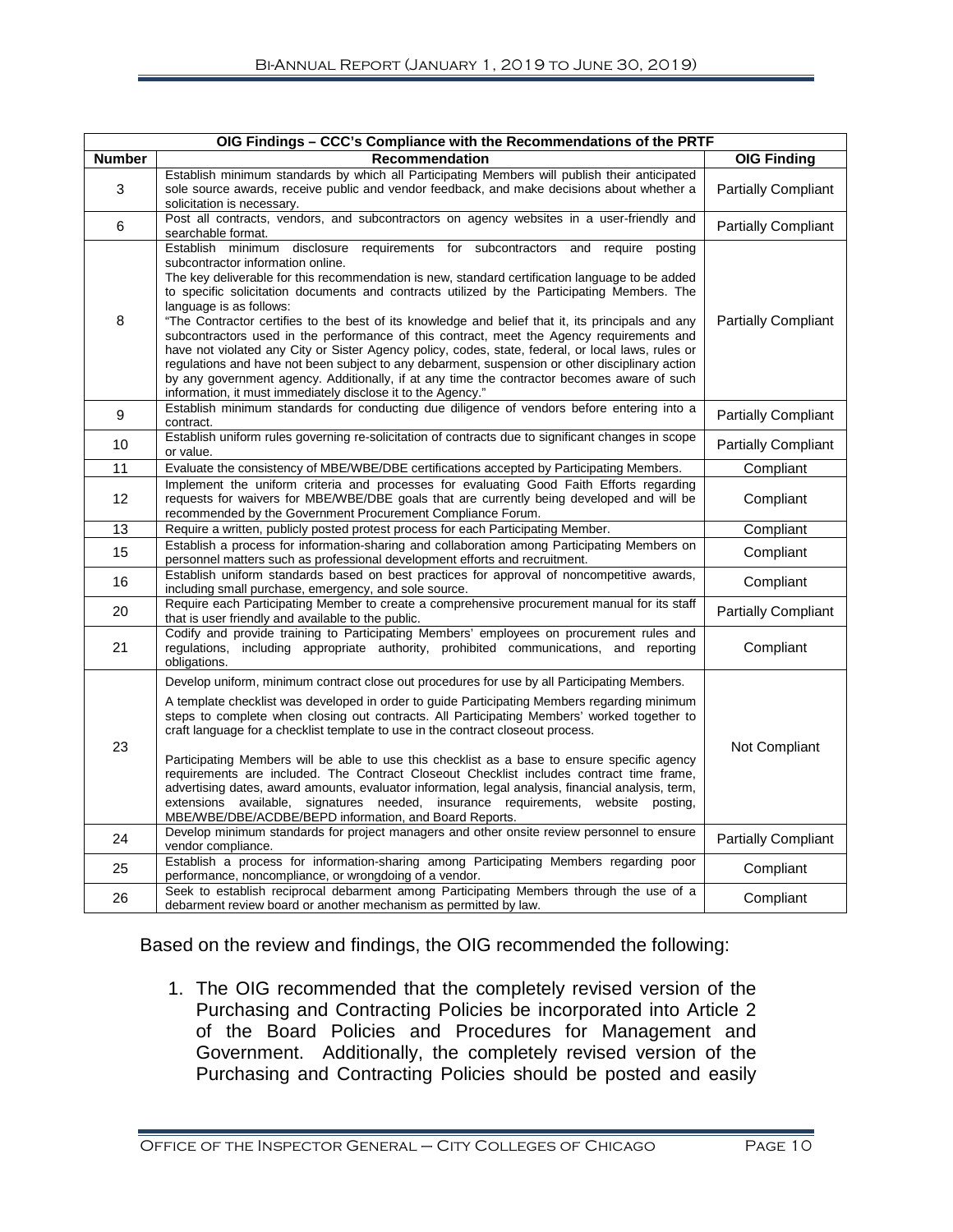accessible to the public on the Department of Procurement Services' webpage.

- 2. The OIG recommended the following regarding posting contracts on the Department of Procurement Services' webpage:
	- a. The OIG recommended that the contracts database located on the Department of Procurement Services' webpage be updated to include all contracts executed in fiscal years 2018 and 2019, and that all contracts be added to the contracts database in a timely manner after their execution.
	- b. The OIG recommended that the contracts database located on the Department of Procurement Services' webpage be updated to allow for the independent search of subcontractors of CCC contracts via the contracts database search engine.
	- c. The OIG recommended that the "Contracts Awarded 2015- 2017" spreadsheet that is posted on the Department of Procurement Services webpage be updated to include information regarding all contracts executed in fiscal years 2018 and 2019. Additionally, the spreadsheet should include a link to the executed contracts.
- 3. The OIG recommended that in order to strengthen the due diligence efforts of obtaining information regarding applicant vendors, the Department of Procurement Services should obtain access to the Integrated Revenue Information System (IRIS) from the City of Chicago, in order to determine if a vendor has debt owed to the City of Chicago.
- 4. The OIG recommended that a policy be adopted which governs the procedures to be followed when there is a significant change in the time frame of a contract.
- 5. The OIG recommended that the CCC Procurement Policy and Procedures manual be posted to the Department of Procurement Services' webpage so that it is easily accessible to CCC employees and to the public.
- 6. The OIG recommended that the Department of Procurement Services creates and uses a contract close out checklist in order to monitor and document the closing out of each contract.
- 7. The OIG recommended that the Department of Procurement Services restores the practice of conducting site visits on projects in order to monitor vendor compliance.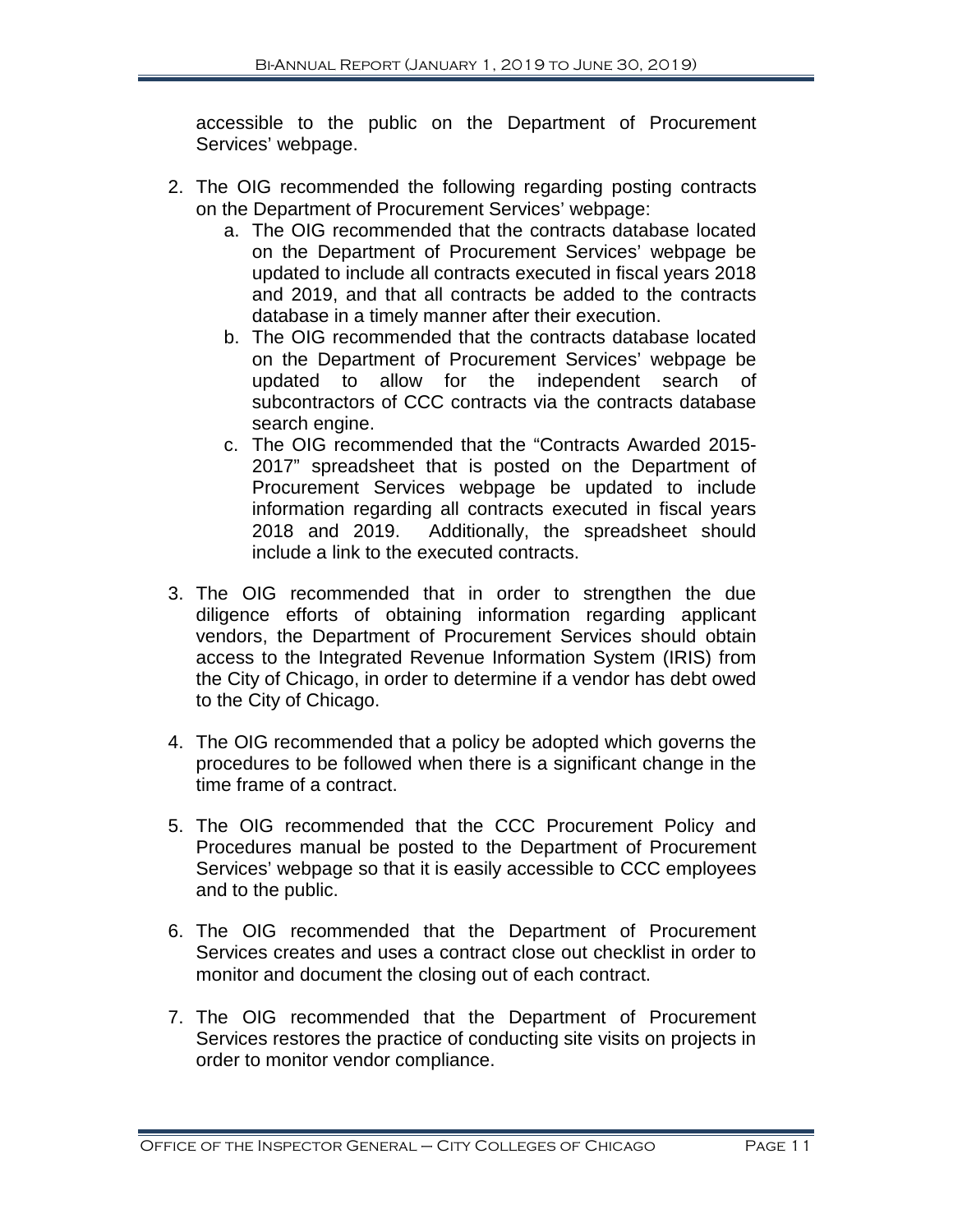## **Reports Submitted Documenting Sustained Findings of Waste, Fraud and/or Misconduct**

#### OIG Case Number 18-0250

The OIG received a complaint alleging that a City College interim president inappropriately allowed a private basketball program to utilize the gym at his City College free of charge.

The OIG investigation revealed that at least two of the president's sons participated in sessions with the private basketball program. The president and his wife paid \$300 to the private basketball program for the "Regular" program starting in September 2017.

The OIG investigation further revealed that four CCC Facilities Use Agreements revealed that for 90 days over several months during fall 2017 through summer 2018, the private basketball program was scheduled to use the City College gym, and the usage fees for the facilities were waived. The four agreements indicated that the reason for the fee waivers was per the president. The total fees waived on behalf of the private basketball program was \$70,800. The four Facilities Use Agreements are summarized in the table to follow:

| <b>Facilities Use Agreements</b>        |                                        |                         |                                    |                               |
|-----------------------------------------|----------------------------------------|-------------------------|------------------------------------|-------------------------------|
| <b>Time Period</b>                      | <b>Total Days</b><br>Gym to be<br>Used | Time of Use Each<br>Day | Amount of<br><b>Fees</b><br>Waived | <b>Board</b><br><b>Report</b> |
| November 2017 and<br>December 2017      | 21                                     | 6:00 p.m.-10:00 p.m.    | \$16,725.00                        | None                          |
| January 2018 and<br>February 2018       | 22                                     | 7:00 p.m.-10:00 p.m.    | \$17,650.00                        | 33430                         |
| April 2018 and<br>May 2018              | 17                                     | 6:00 p.m.-10:00 p.m.    | \$13,175.00                        | 33461                         |
| June 2018, July 2018<br>and August 2018 | 30                                     | 5:00 p.m.-10:00 p.m.    | \$23,250.00                        | None                          |
| <b>TOTAL</b>                            | 90                                     |                         | \$70,800.00                        |                               |

On May 31, 2018, the owner and founder of the private basketball program ("owner") sent an email to the president's CCC email address and to the email address of the president's wife. This email stated the following:

The (president's) family now has a (private basketball program) Lifetime Membership, with all rights and privileges. Thank you!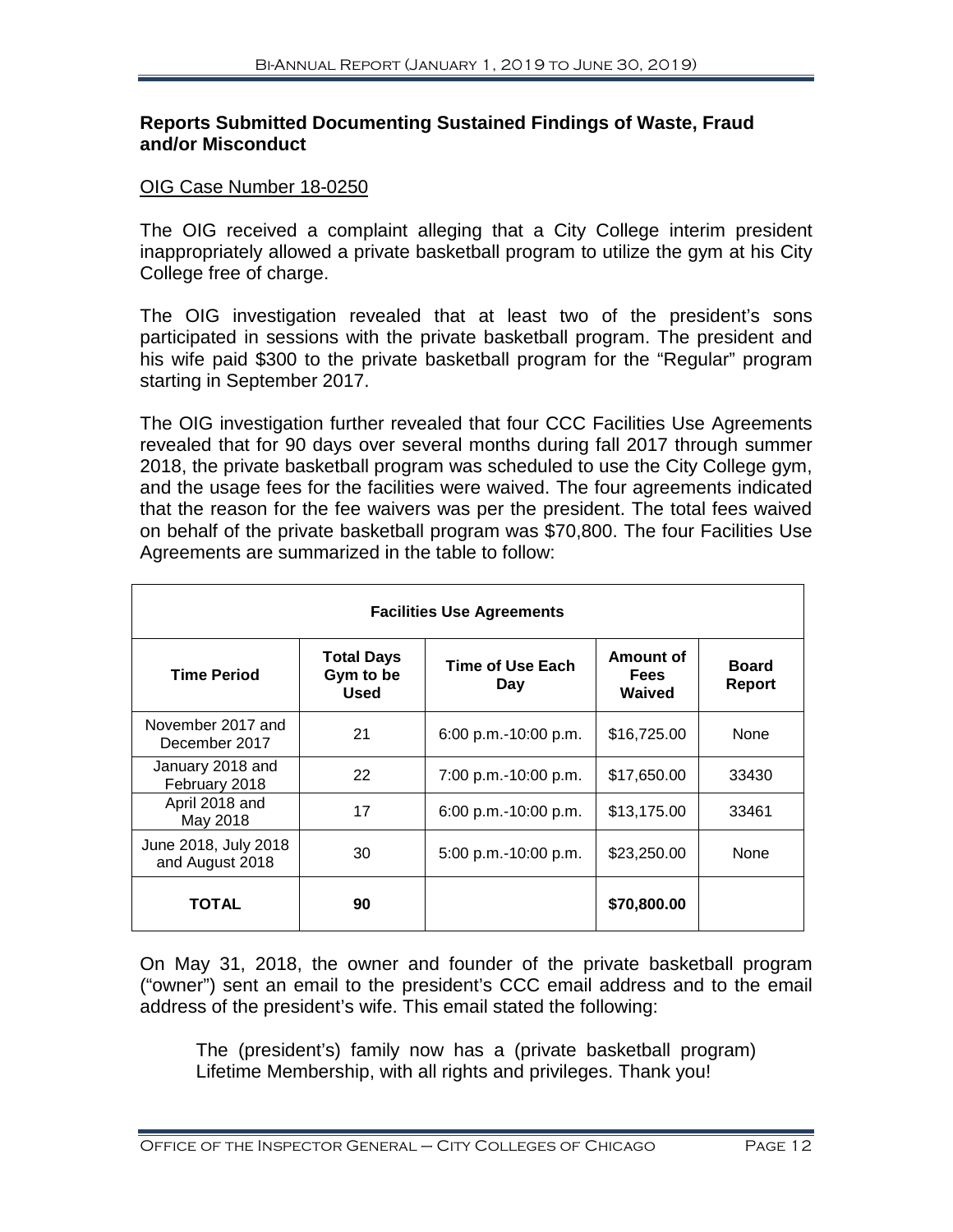Less than one hour after the owner sent the aforementioned email regarding the lifetime membership to the president and his wife, the president forwarded the email to his personal email account. Both the president and his wife stated that they never accepted, paid for, or utilized the "lifetime membership" for their children.

The OIG investigation revealed that some portion of the private basketball program's use of the City College gym was purportedly a "partnership" between the City College and the private basketball program to enhance community awareness of the City College and to serve as a precursor to a City College basketball program for community youth. However, the OIG investigation revealed that the "partnership" was significantly problematic from the start. The OIG based this conclusion on the following:

- During his interview with the OIG, the president stated that he did not think there was a formal business plan, proposal, or written document anywhere regarding the arrangement between the private basketball program and the City College. The OIG found that the owner drafted "plans" for the partnership between the private basketball program and the City College. These "plans" amounted to a few points indicated in emails dated September 21, 2017 and May 3, 2018. None of these plans came to fruition.
- Despite waiving more than \$70,000 in fees for the private basketball program's use of the gym, the president and/or the City College failed to perform any of the following: identify a measurable and specifically documented goal of the "partnership"; study the value of the "partnership"; plan or perform any significant oversight; and/or review the private basketball program's performance before waiving fees in the next Facilities Use Agreement.
- The private basketball program took advantage of the opportunity to use the gym at no cost. Although a "draft plan" is discussed in a September 21, 2017 email, there was no evidence that activities discussed in such plan ever took place. In the email dated May 3, 2018, previously mentioned above, the owner never indicated that the activities in the September 21, 2017 email took place. In fact, in an email dated May 29, 2018, the owner indicated that he had not taken any further steps besides his draft plan regarding the Saturday basketball camps. Moreover, during his interview with the OIG, the president had no reason to believe that the promised tasks were performed. Additionally, the OIG investigation did not reveal evidence that the basketball camps that the owner proposed ever took place. Being that there is no evidence that the tasks discussed in the September 21, 2017 email or the May 3, 2018 email took place, all the City College had left from the purported "partnership" was that the private basketball program used the City College's gym for free for 90 days from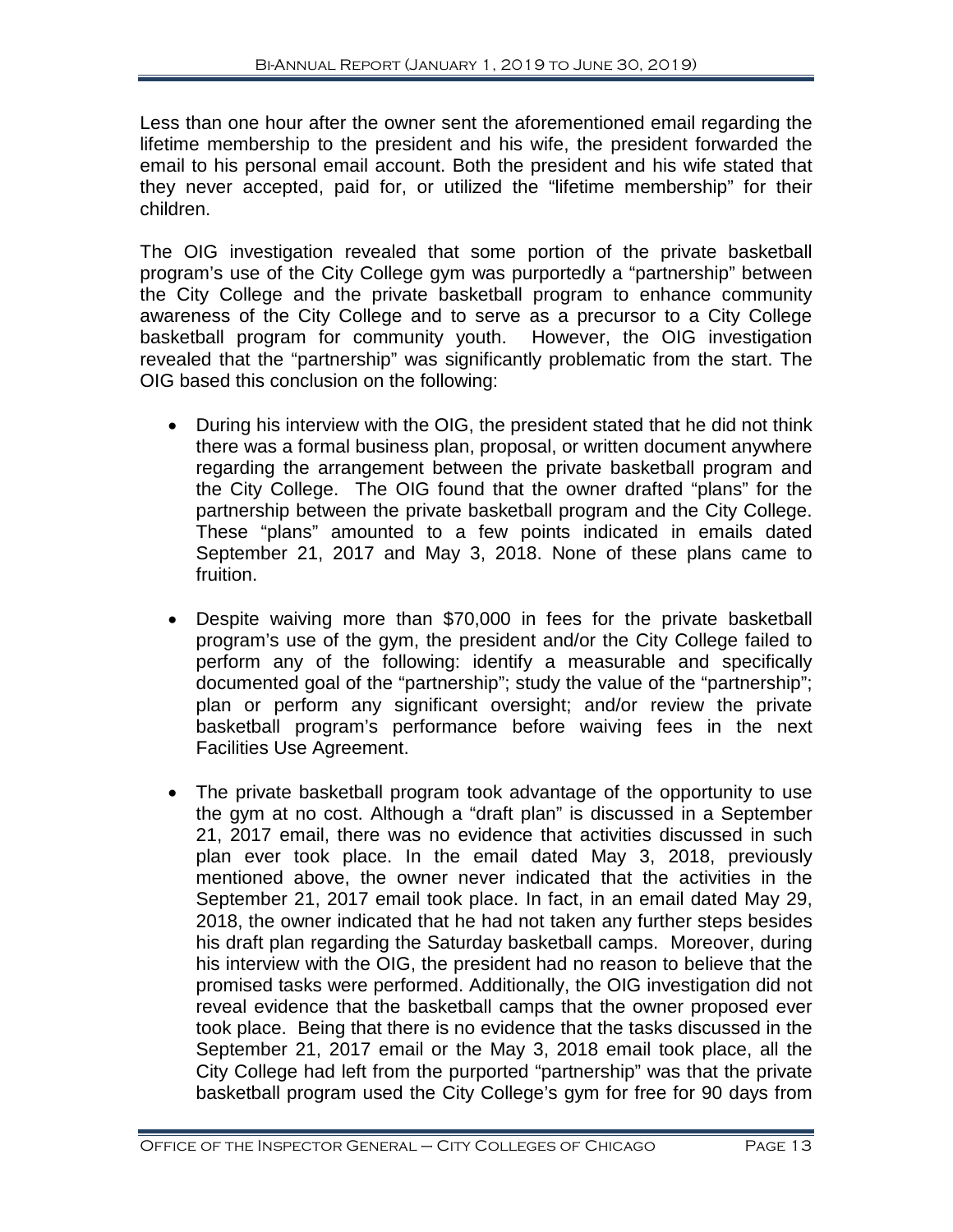November 2017 through the summer of 2018. After August 2018, the City College failed to respond to the owner's inquiries regarding the additional use of the gym, and there was no more talk of a "partnership."

- The owner failed to cooperate with the OIG; thus, lacking subpoena power, the OIG was not able to obtain any information from the private basketball program. However, even though the president cooperated with the OIG's investigation, neither he nor anyone else at the City College could provide any specific data or information supporting their explanation that the purported "partnership" with the private basketball program had any value to the City College. In fact, at the time the OIG interviewed the president, which was approximately one year after the purported partnership began, the president had no meaningful data or assessment that the partnership was meeting the goals that he claimed. Specifically, during his interview with the OIG, the OIG investigator asked the president what the City College gained because of the exposure from the private basketball program's gym usage. The president stated that he never dug into who the specific participants were who used the gym from the private basketball program. The president stated that he could not pinpoint any specific outcomes from the partnership between the City College and the private basketball program. The president stated that he thought he heard some parents of the children playing in the private basketball program became involved in the Continuing Education Program at the City College. The president stated that he mostly heard this information "anecdotally or in passing."
- Despite claiming that he is a "data person," the president could not provide data regarding the kids who utilized the gym at the City College through the private basketball program. The president stated that he has not reached out to (an associate dean of student services) to find out who the students were who were using the gym from the private basketball program. The president stated that as of the date of his interview, he has not found out who the specific kids were who used the gymnasium because of this arrangement.
- The president stated that his idea would be that City College would move away from the pilot program through the private basketball program and move the program to the Continuing Education Program if the demand was there. The president stated that the end goal was that the City College would run their own program sessions like the private basketball program does for their grammar school students. The president stated that the City College still does not have a basketball class or program through their Continuing Education Program. The president stated that the City College is moving too slow regarding the creation of basketball classes.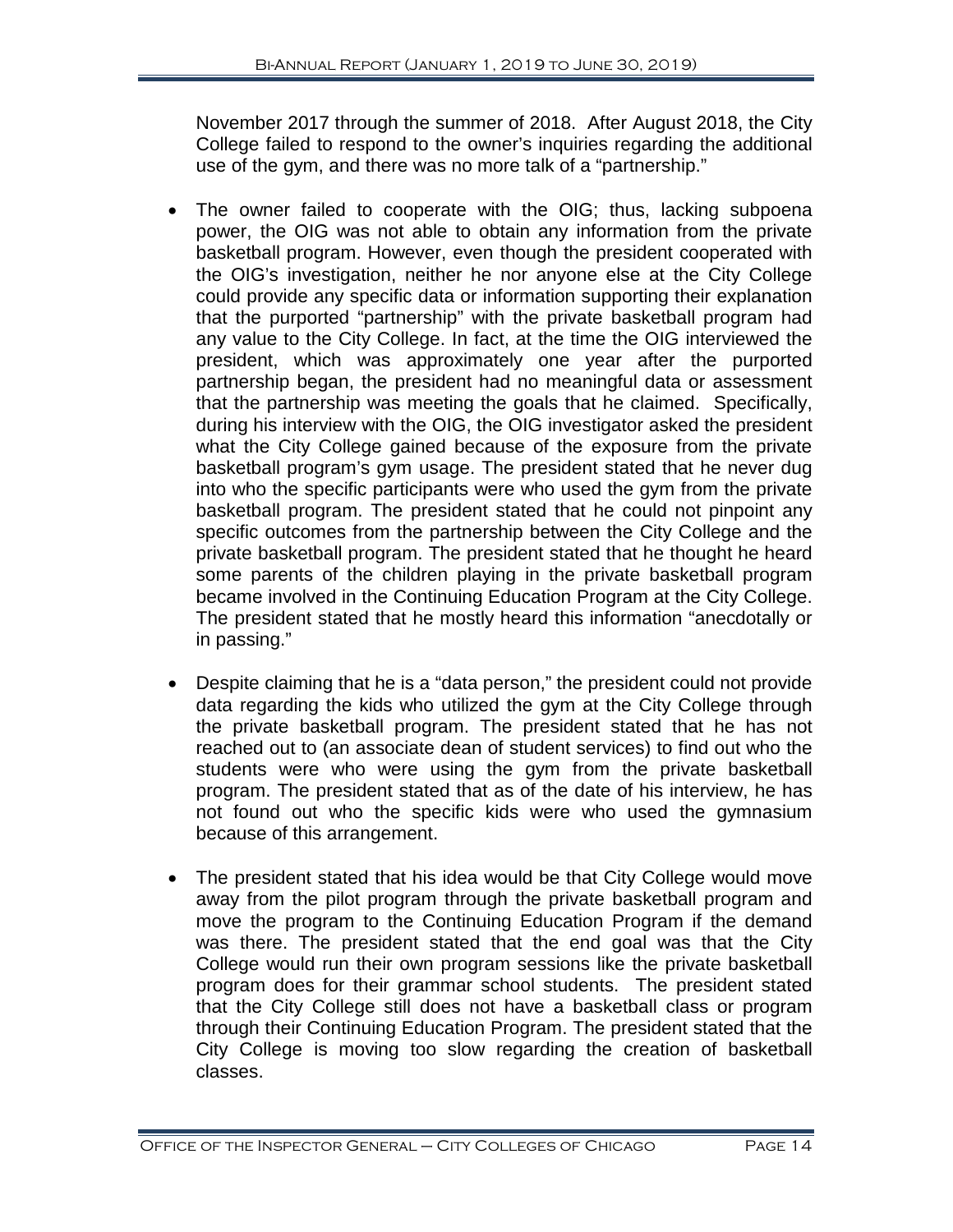It is reasonable to conclude that the purported "partnership" was simply a boon to the private basketball program. They were able to run their usual programs at no cost for the City College gym space. Such willingness to waive \$70,000 in revenue called into question the president's judgment.

The OIG conducted a review of Board Reports regarding Facilities Use Agreements for the City College and its satellite campus, since the president has been president. This review revealed that there were 51 Facilities Use Agreements. Out of those 51 agreements, the fees for the use of the facilities were completely waived for 11 (21.6%) of those agreements, and the fees were partially waived for two (4%) of those agreements. Regarding the 11 agreements in which the facilities usage fees were completely waived, two of those agreements were regarding the private basketball program. (There were no Board Reports for two of the four agreements with the private basketball program). This review clearly revealed that during the president's time as president, the private basketball program had the most fees waived and the most use of the facilities at the City College.

It is also significant to note that during the time period that the private basketball program used the City College gym at no cost, the private basketball program used Chicago Park District facilities on various dates and paid for the use of those facilities. The private basketball program rented gym space from the Chicago Park District on various days in November 2017, January 2018, February 2018, March 2018, and July 2018. The private basketball program paid at least \$1,417.50 for the aforementioned gym rentals. The private basketball program also rented gym space from the Chicago Park District on various days during several months in 2015 and 2016, and the private basketball program paid at least \$9,807.50 for those gym rentals.

Based on the investigation, the OIG made the following findings regarding the president, the private basketball program and its owner:

- The president gave preferential treatment in the course of his employment as the president of the City College, in that he waived the facilities usage fees for the use of the City College gym by the private basketball program, a basketball program of which his sons were part, in violation of Section IV(26) of the CCC District-Wide Employee Manual.
- The president wasted CCC funds, in that he waived fees totaling over \$70,000 for the private basketball program's use of the City College gym, which provided no benefit to the City College or to CCC, in violation of Section IV(37) of the CCC District-Wide Employee Manual.
- Based on either or both of the above findings, the president engaged in conduct unbecoming a public employee, contrary to Section IV(50) of the CCC District-Wide Employee Manual.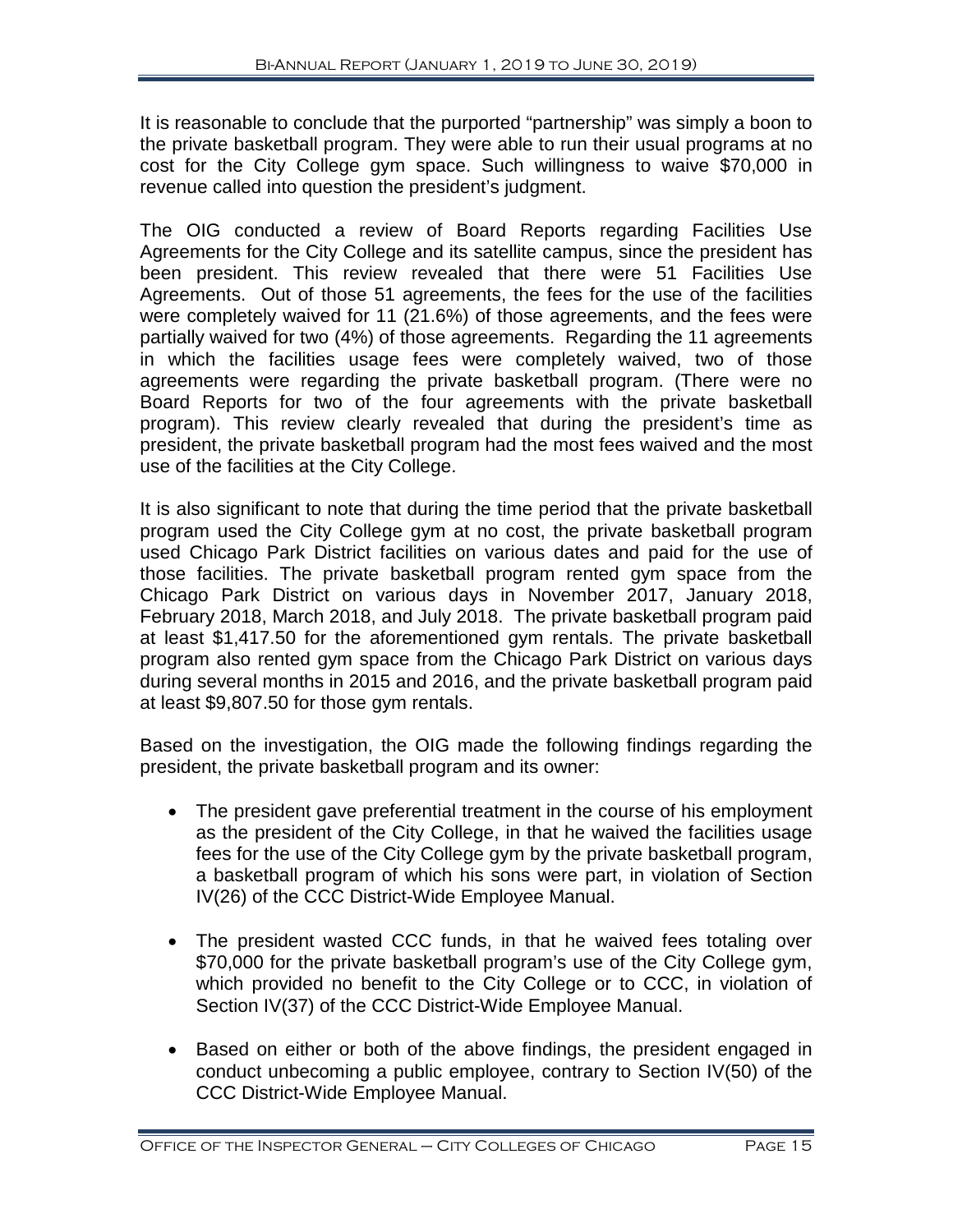- The private basketball program through its owner offered a gift to the president and his family of a lifetime membership to the private basketball program, in violation of Article 5.2.5 of the CCC Ethics Policy as codified in the Board Policies and Procedures for Management and Government.
- The private basketball program through its owner failed to cooperate with the OIG in an investigation, in violation of Article 2.7.4(b) of the Board Bylaws.

The OIG investigation further revealed that during October 2017, November 2017 and February 2018, the president allowed coaches and players from a parochial grammar school to use the City College gym on at least five total occasions. During his interview with the OIG, the president stated that there was no Facilities Use Agreement because he was in the gymnasium on these occasions shooting around, and he did not view the parochial grammar school as a program. However, on November 21, 2017, the president was on vacation when he notified City College staff that the parochial grammar school would be using the City College gym. Despite the fact that the parochial grammar school used the City College gym on these five occasions, submitted a Certificate of Liability Insurance for the "use of athletic facilities for school sponsored sports," and named the City College as an additional insured, no CCC Facilities Use Agreement was ever created. Likewise, the parochial grammar school's use of the City College gym was not disclosed on any Board Report. The parochial grammar school was not charged any fees for their use of the City College gym.

The parochial grammar is the school that the president's three children attend. Two of the president's sons were on the parochial grammar school's basketball team during the 2017-2018 season, which was during the time that the parochial grammar school used the City College gym. During the Fall 2018 basketball season, the president served as a volunteer coach for the  $6<sup>th</sup>$  grade boys' basketball team at the parochial grammar school.

Based on the investigation, the OIG made the following findings regarding the president concerning the parochial grammar school's use of the City College gym:

- On various occasions, the president allowed members of the parochial grammar school's basketball team to use the City College gym without there being an executed Facilities Use Agreement regarding this arrangement, in violation of Article 8.1 of the Board Policies and Procedures for Management and Government.
- The president gave preferential treatment in the course of his employment as the president of the City College, in that he allowed the parochial grammar school basketball team members, which included his sons, to use the City College gym without obtaining a required Facilities Use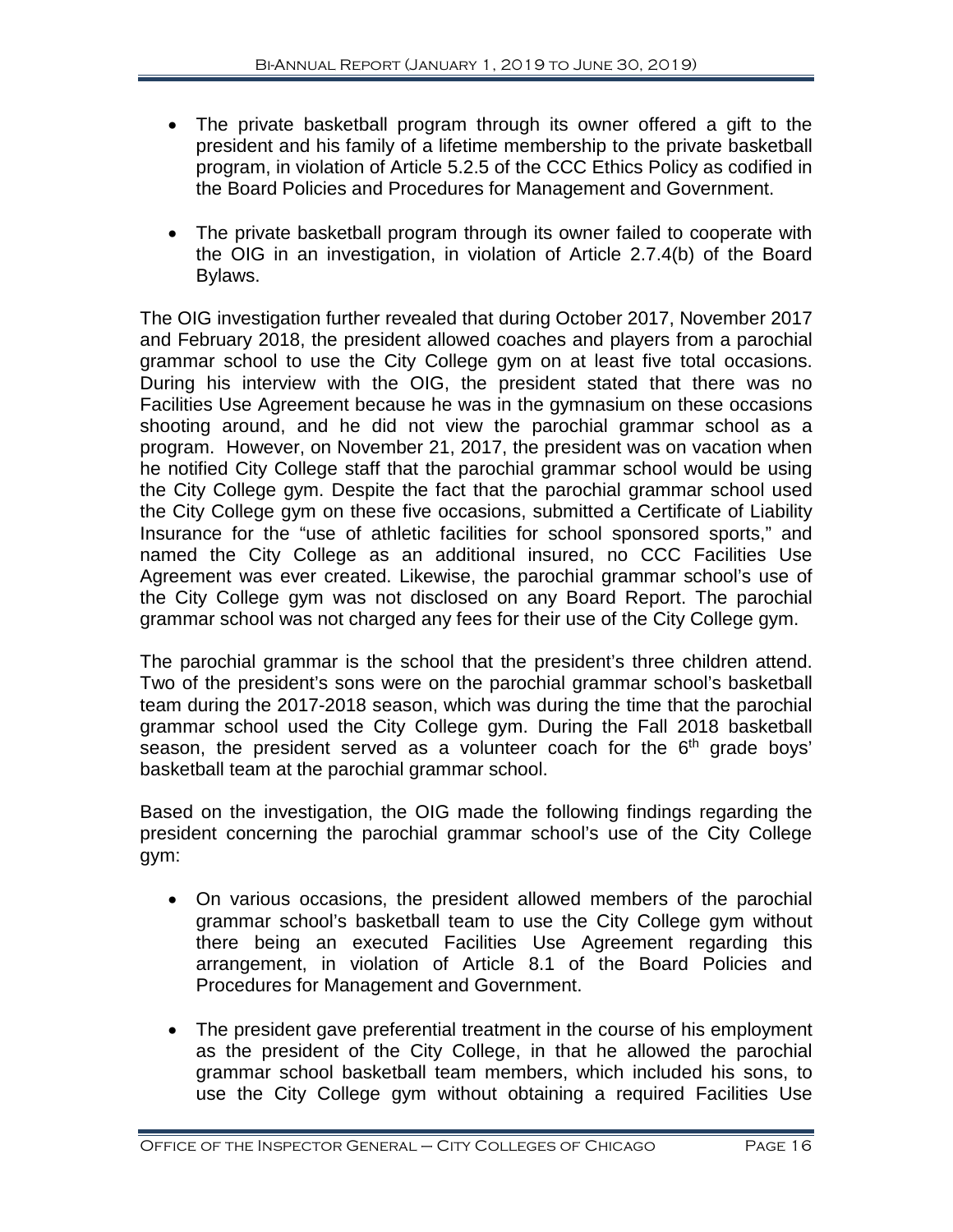Agreement and without paying any fees, in violation of Section IV(26) of the CCC District-Wide Employee Manual.

• Based on either and both of the above findings, the president engaged in conduct unbecoming a public employee, contrary to Section IV(50) of the CCC District-Wide Employee Manual.

Based on the investigation, the OIG recommended the following:

- 1. The OIG recommended that CCC takes appropriate disciplinary action against the president.
- 2. The OIG recommended that CCC takes appropriate disciplinary action against the private basketball program and its owner pursuant to the CCC Debarment Policy of Article 5.3 *et seq*. of the Board Policies and Procedures for Management and Government.
- 3. The OIG recommended that Article 5.2.6 of the CCC Ethics Policy, titled *Disposition of Gifts*, be amended to provide the following:

An officer or employee, his or her spouse or an immediate family member living with the officer or employee, does not violate this Policy if the recipient promptly takes reasonable action to return a gift, regardless of whether the gift was actually accepted, from a prohibited source to its source or gives the gift or an amount equal to its value to an appropriate charity that is exempt from income taxation under Section 501 (c) (3) of the Internal Revenue Code of 1986, as now or hereafter amended, renumbered, or succeeded. Moreover, an officer or employee shall immediately notify the City Colleges of Chicago Ethics Officer when a gift from a prohibited source is offered to the officer or employee, his or her spouse or an immediate family member living with the officer or employee.

Per the Chancellor, the president, who was in an interim position at the time, was issued a written warning.[7](#page-18-0)

As of the date of this Bi-Annual Report, the debarment process regarding the private basketball program and its owner was pending.

# OIG Case Number 18-0159

The OIG received information that a part-time librarian ("part-time librarian 1") assigned to a City College was under investigation by a suburban municipal library for time and attendance-related issues. The OIG initiated an investigation of part-time librarian 1's time and attendance regarding her CCC employment.

<span id="page-18-0"></span> $7$  Another individual was ultimately selected as the permanent president of the City College.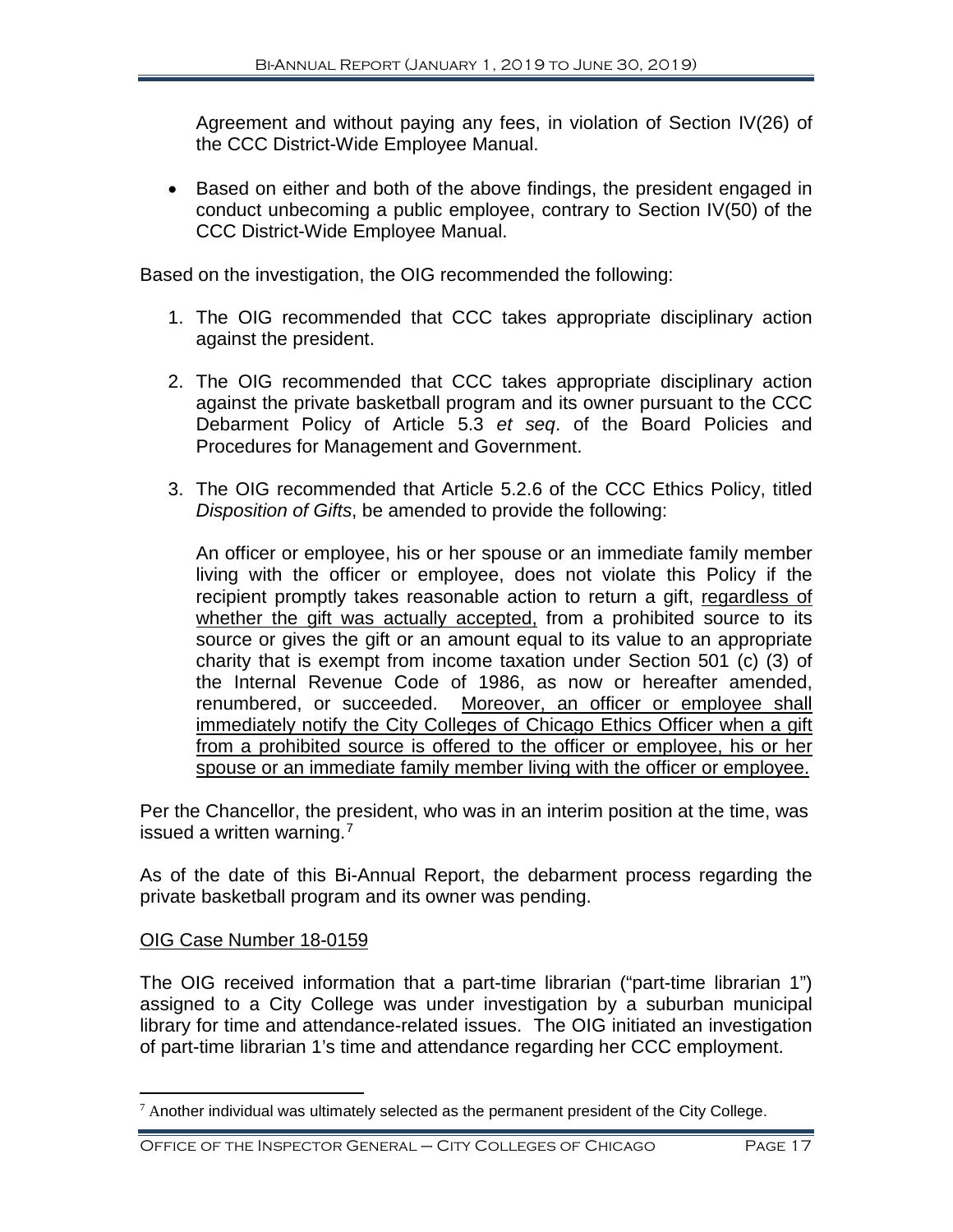The OIG investigation revealed that on various occasions during the Fall 2017 term, part-time librarian 1 failed to correct erroneously submitted Certificates of Attendance, in violation of Article 4.11(c) of the CCC Board Policies and Procedures for Management and Government.

Based on the investigation, the OIG recommended that CCC takes appropriate disciplinary action against part-time librarian 1. The OIG further recommended that CCC uses all reasonable and fiscally responsible remedies to recoup at least \$186.49 in funds overpaid to part-time librarian 1 during the Fall 2017 term.

Following the disciplinary process, the part-time librarian received a one-day suspension, and she was required to repay \$186.49 to CCC.

#### OIG Case Number 18-0173

Pursuant to a time and attendance-related investigation of part-time librarian 1 as documented under OIG Case Number 18-0159 above, the OIG learned that during the Spring 2018 term, part-time librarian 2 worked on Saturdays with parttime librarian 1. As a result, the OIG initiated an investigation of part-time librarian 2's time and attendance during the Spring 2018 term. The OIG investigation revealed the following:

- Part-time librarian 2 arrived after her scheduled start time on twenty-three (88%) of the twenty-six days on which she worked during the Spring 2018 term.
- Part-time librarian 2 departed prior to her scheduled end time on nineteen (73%) of the twenty-six days on which she worked during the Spring 2018 term.
- Part-time librarian 2 worked less than a full day on twenty-five (96%) of the twenty-six days on which she worked during the Spring 2018 term. This includes fifteen days on which she worked at least one-half hour less than a full day, and nine days on which she worked at least one hour less than a full day.

Part-time librarian 2's actions violated Section IV, paragraphs 4, 7, 38, and 50 of the CCC District-Wide Employee Manual, as well as Article 4.11(c) of the Board Policies and Procedures for Management and Government.

Based on the investigation, the OIG recommended that CCC takes appropriate disciplinary action against part-time librarian 2. The OIG further recommended that CCC uses all reasonable and fiscally responsible remedies to recoup \$481.83 in funds overpaid to part-time librarian 2 during the Spring 2018 term.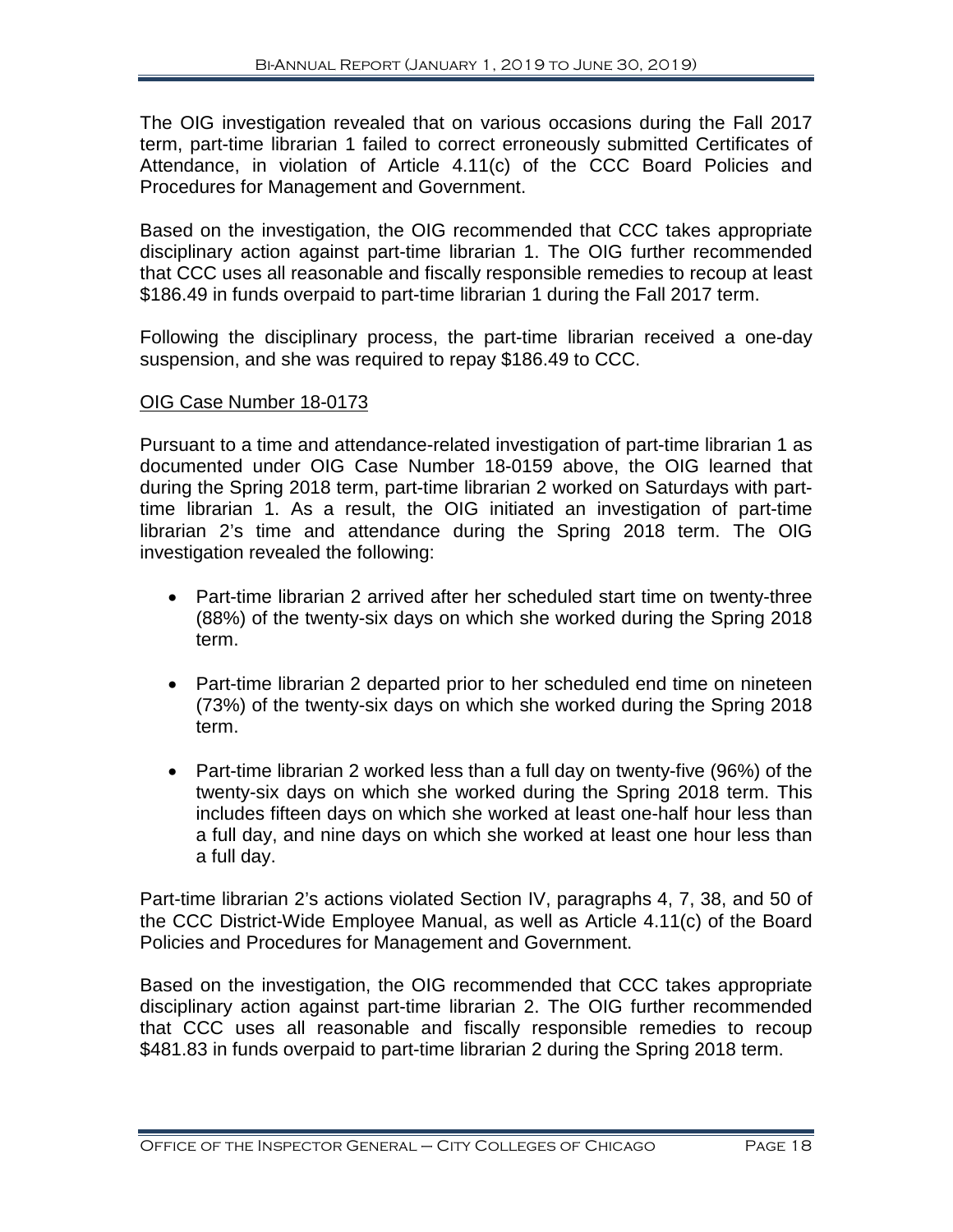As of the date of this Bi-Annual Report, the disciplinary process regarding parttime librarian 2 was pending.

#### OIG Case Numbers 19-0090 and 19-0157

The OIG received a complaint alleging that a call center representative assigned to the District Office abused his FMLA time off requests. Based on this complaint, an investigation was initiated. The OIG subsequently received a complaint that the call center representative downloaded and printed "The Anarchist Cookbook" using the CCC computer network and equipment.<sup>[8](#page-20-0)</sup> Based on this complaint, an investigation was initiated.

Regarding these two complaints, the OIG investigation revealed the following:

- The call center representative had a pattern of repeated absences in conjunction with vacations, holidays and other days, in violation of Section IV(4) of the CCC District-Wide Employee Manual.
- The call center representative accepted a leave of absence on fraudulent grounds, in that on various occasions, the call center representative utilized FMLA time even though on the given day he was not suffering from a serious health condition that made him unable to perform his job at CCC, in violation of Section IV(10) of the CCC District-Wide Employee Manual.
- The call center representative falsified attendance records, in that on various occasions, the call center representative utilized FMLA time even though on the given day he was not suffering from a serious health condition that made him unable to perform his job at CCC, in violation of Section IV(11) of the CCC District-Wide Employee Manual.
- The call center representative used sick leave in an unauthorized manner, in that on at least three days in July 2017, the call center representative used sick time when in fact he was not sick but "on vacation," in violation of Section IV(13) of the CCC District-Wide Employee Manual.
- The call center representative used CCC property for unauthorized purposes, in that he used the CCC computer network to access and attempt to print a copy of "The Anarchist Cookbook" and other items for no

<span id="page-20-0"></span> $\overline{a}$ <sup>8</sup> According to the Wikipedia website, The Anarchist Cookbook, first published in 1971, is a book that contains instructions for the manufacture of [explosives,](https://en.wikipedia.org/wiki/Explosive_material) rudimentary telecommunications [phreaking](https://en.wikipedia.org/wiki/Phreaking) devices, and related weapons, as well as instructions for home manufacturing of illicit drugs, including [LSD.](https://en.wikipedia.org/wiki/LSD) It was written by William Powell at the apex of the [counterculture](https://en.wikipedia.org/wiki/Counterculture_of_the_1960s) era to protest against [United States involvement in the Vietnam War.](https://en.wikipedia.org/wiki/Role_of_United_States_in_the_Vietnam_War)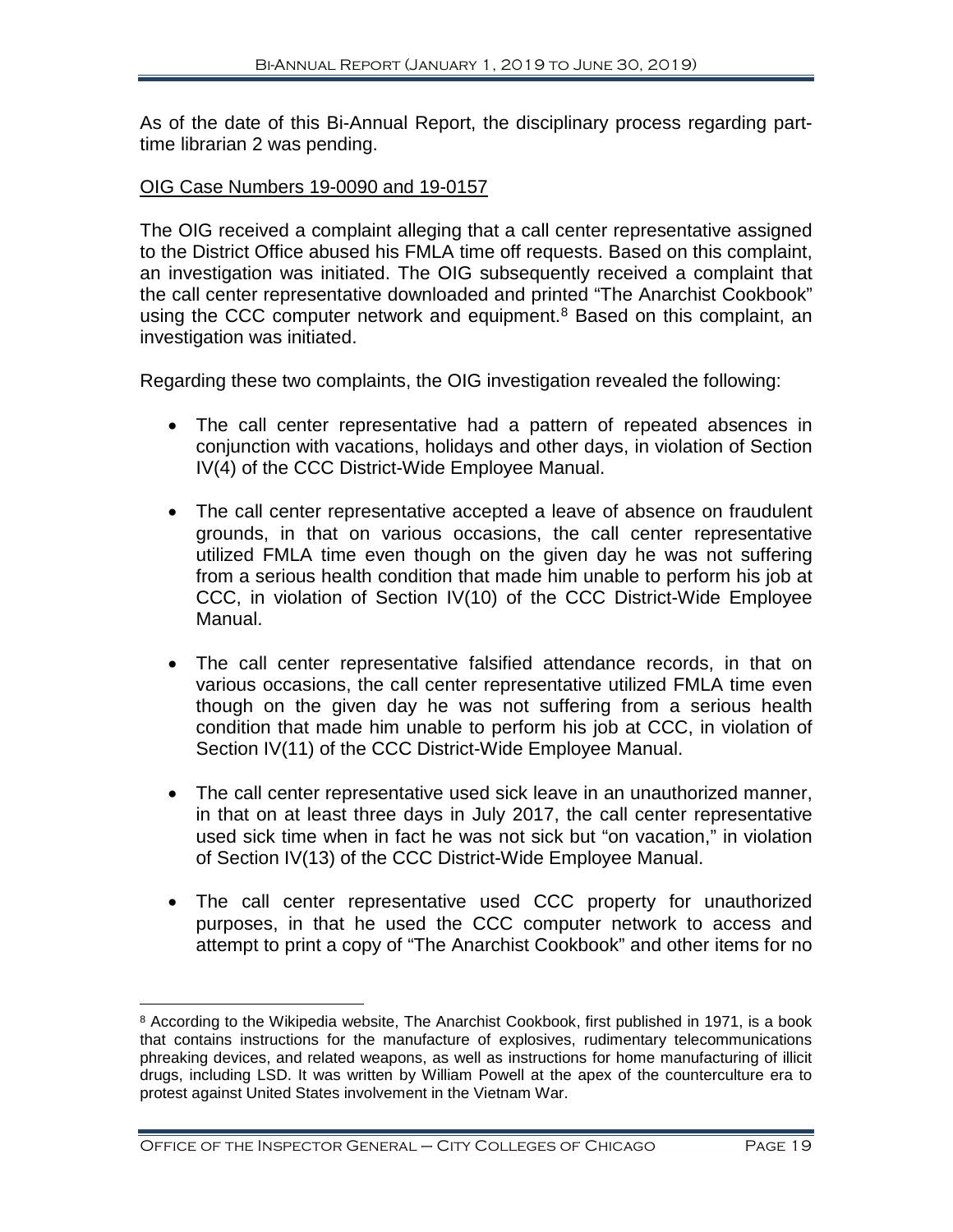CCC work-related purpose, in violation of Section IV(19) of the CCC District-Wide Employee Manual.

- The call center representative violated the CCC Policies Governing the Use of Computing and Technology Resources, in that he used his CCCissued computer to access a pornographic image and a pornographic video, which in turn is a violation of Section IV(45) of the CCC District-Wide Employee Manual.
- Based on any and/or all of the above findings, the call center representative engaged in conduct unbecoming a public employee, in violation of Section IV(50) of the CCC District-Wide Employee Manual.

Based on the investigations, the OIG recommended that CCC takes appropriate disciplinary action against the call center representative.

Following the disciplinary process, the call center representative was terminated, and he was designated ineligible to be re-hired.

# OIG Case Number 19-0209

The OIG received a complaint that a part-time coordinator assigned to a City College watched a pornographic video and had his penis out of his pants in the room behind the front desk of the City College's library while on duty. The OIG investigation revealed that on April 17, 2019, a female janitor assigned to the City College entered the office behind the front desk of the City College's library, and she observed the coordinator viewing a sexually explicit movie and his penis was out. Although the coordinator denied that he engaged in such conduct, the evidence revealed that the female janitor was more credible than the coordinator. At a minimum, the coordinator's conduct violated Section (IV), paragraphs 15, 38, and 50 of the CCC District-Wide Employee Manual as well as Title 8-8-080 of the Municipal Code of Chicago.

Additionally, in reviewing the security video from April 11, 2019 and April 17, 2019, the OIG investigation revealed that the coordinator falsified his attendance records. On both of these days, the coordinator failed to accurately record the time and duration of his lunch periods. At a minimum, the coordinator's conduct violated Section (IV), paragraphs 11 and 50 of the CCC District-Wide Employee Manual, as well as Article 4.11(c) of the Board Policies and Procedures for Management and Government.

Prior to the OIG's submission of the Investigative Summary, the coordinator retired from his position with CCC. As such and based on the investigation, the OIG recommended that the coordinator be designated ineligible to be re-hired and that his personnel records reflect this designation.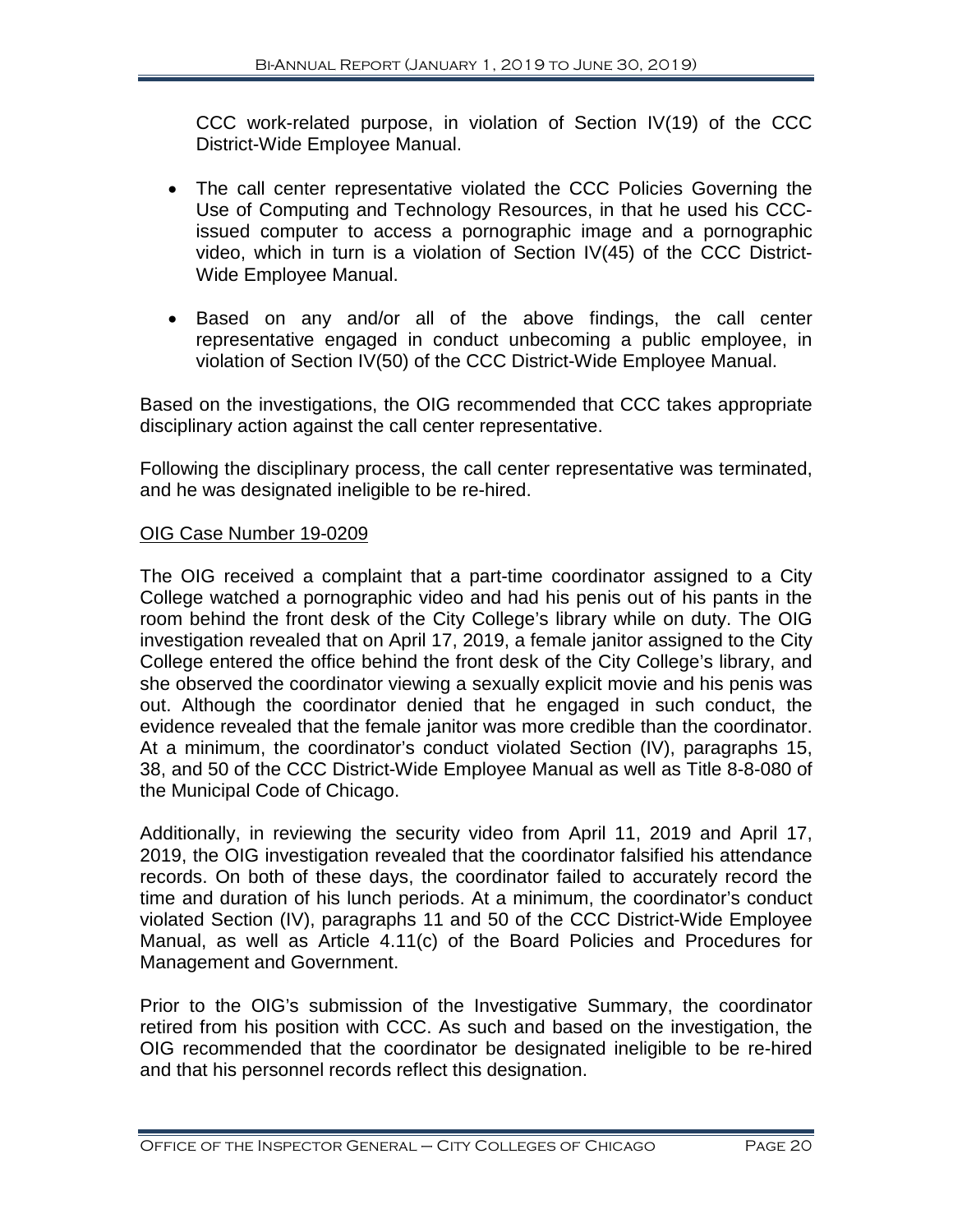The coordinator was subsequently designated ineligible to be re-hired.

# OIG Case Number 19-0107

The OIG received a complaint that on November 29, 2018, a budget analyst entered a satellite facility of a City College and removed various items from an employee's desk without authority. The OIG investigation revealed that on November 20, 2018 and November 29, 2018, the budget analyst, who had once been assigned to the satellite facility but was then assigned to the main campus of the City College, entered the satellite facility before anyone assigned there arrived for work. The budget analyst removed completed grant-related, multipage document packages from various desks, and she removed them from the premises. These document packages contained sensitive information, including bank account numbers for various City Colleges. Subsequently, the budget analyst disposed of the document packages by throwing them in the garbage. As a result of the budget analyst's actions, the document packages had to be recreated and/or reprinted. The budget analyst's actions violated Section IV, paragraphs 19, 25, 32, 43, 44, and 50 of the CCC District-Wide Employee Manual, as well as Article 5.2.7 of the CCC Ethics Policy.

Following the disciplinary process, the budget analyst resigned from her CCC position, and she was designated ineligible to be re-hired.

#### OIG Case Number 19-0093

The OIG received a complaint that a vice president assigned to a City College used her position to solicit business for her private consulting firm and for a private consulting firm operated by a director assigned to the District Office. The OIG submitted separate Investigative Summaries regarding the vice president and the director.

• OIG Case Number 19-0093 (the vice president)

The OIG investigation revealed that the vice president engaged in conduct unbecoming a public employee, in that she used information that she obtained in her role as the vice president to solicit work on behalf of her private consulting business, in violation of Section IV(50) of the CCC District-Wide Employee Manual.

The OIG investigation also revealed that during the week of June 4, 2018, the vice president represented on CCCWorks that she was working when in fact she was not. During that week, the vice president received "comp time" awarded to her by the City College president for purported significant extra hours that she worked during the Higher Learning Commission accreditation process at the City College. However, no records were maintained documenting the purported extra hours worked, and the use of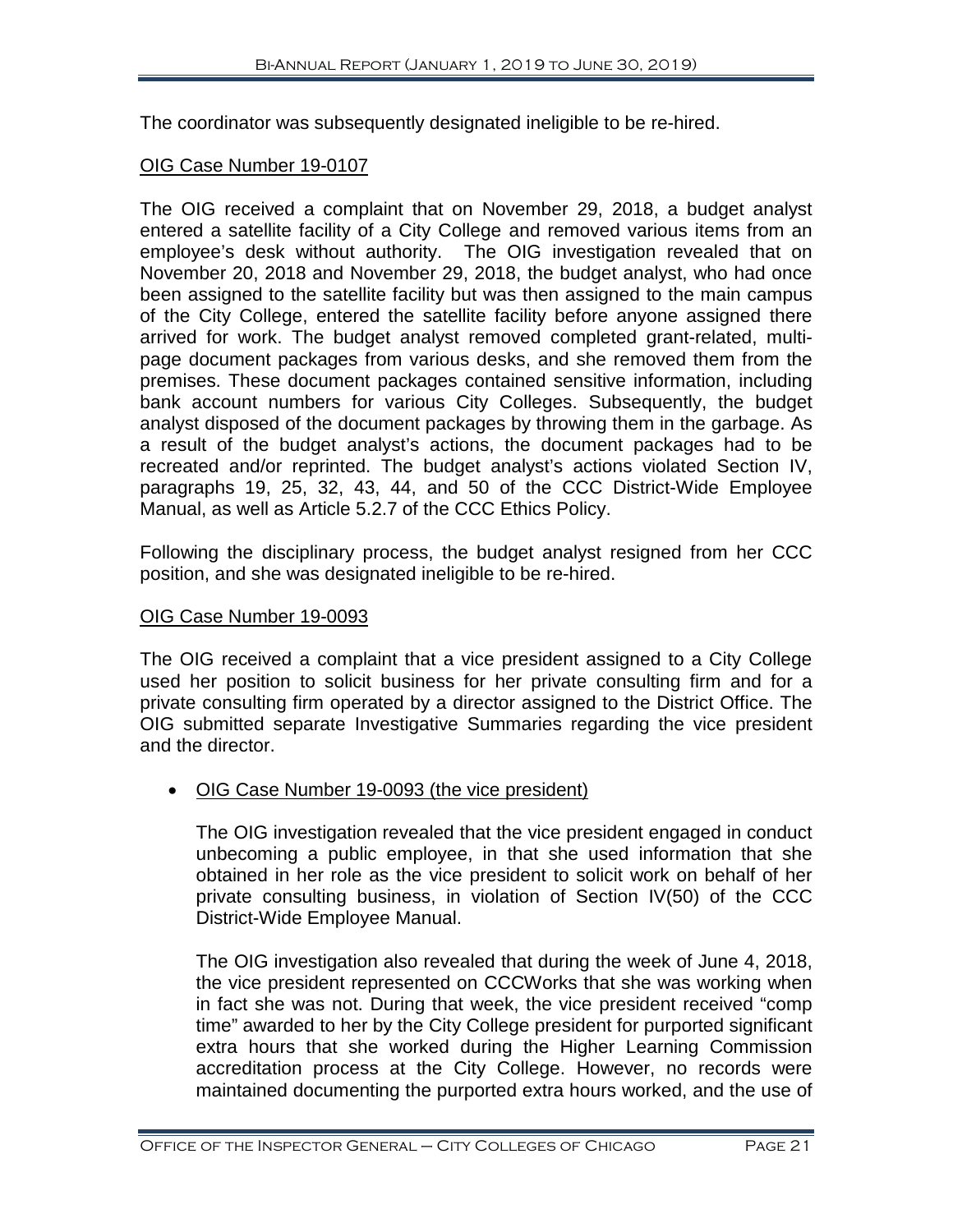"comp time" was not documented in CCCWorks or in any other manner. Additionally, the OIG reviewed the vice president's time and attendance for the five months immediately preceding the week that she used the "comp time." Such review created great doubt as to the extent of the hours claimed as worked by the vice president during the City College's accreditation process.

Based on the investigation, the OIG recommended the following:

- The OIG recommended that CCC takes appropriate disciplinary action against the vice president regarding the finding that she engaged in conduct unbecoming a public employee.
- The OIG found that CCC policies lack specific direction regarding non-bargained for employees and compensatory time. As such, the OIG recommended one of the following alternatives:
	- o If CCC policy is/should be that compensatory time for nonbargained for employees is not recognized, such policy should be specifically delineated as part of the Board Policies and Procedures for Management and Government and/or the CCC District-Wide Employee Manual.
	- o If CCC policy is/should be that compensatory time for nonbargained for employees is allowed, such policy should be specifically delineated as part of the Board Policies and Procedures for Management and Government and/or the CCC District-Wide Employee Manual. At a minimum, such compensatory time policy should include the following: positions/job codes entitled to earn compensatory time; positions/job codes authorized to approve compensatory time; how is compensatory time earned/utilized; how compensatory time balances are to be documented/maintained; are there limits to the amount of compensatory time that can be earned/utilized/banked; and whether compensatory time can ever be converted to pay.

The vice president was terminated.

• OIG Case Number 19-0093 (the director)

The OIG investigation did not reveal any wrongdoing on the part of the director regarding the solicitation of business by the vice president. However, during the course of that investigation, the OIG reviewed the website of the director's private consulting company. The OIG investigation revealed that the director used CCC-produced videos of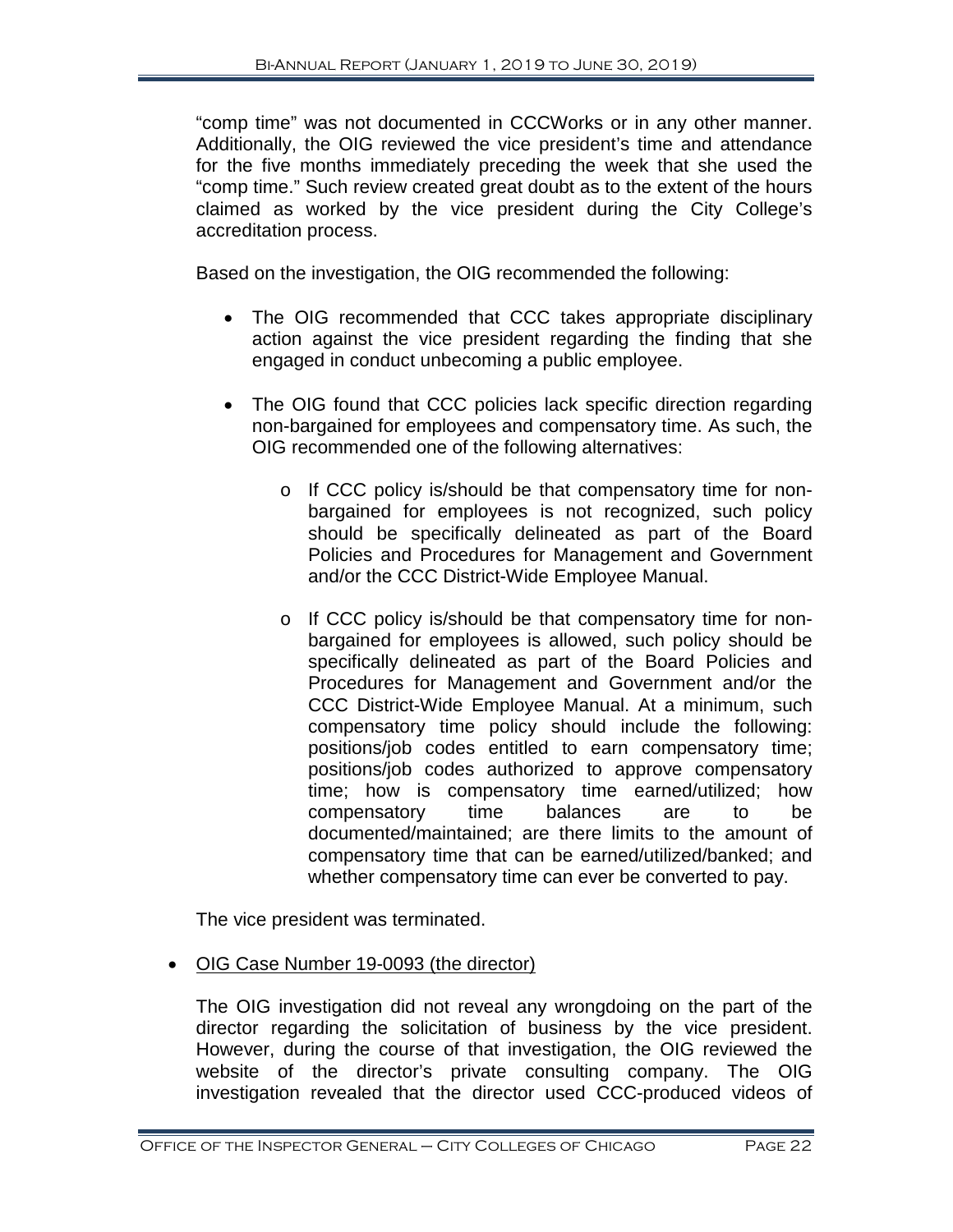programs at a City College - at which the director was previously assigned - on the website of his personal business under the heading "See Our Work" without the permission of CCC. Additionally, the OIG investigation revealed that the director used his CCC-issued laptop computer to do work for his private consulting business. The director's actions violated Section IV, paragraphs 19, 42, 44, 45 and 50 of the CCC District-Wide Employee Manual, as well as the CCC Ethics Policy and the Policies and the Guidelines Governing the Use of Computing and Technology Resources of the City Colleges of Chicago.

Based on the investigation, the OIG recommended the following:

- The OIG recommended that CCC takes appropriate disciplinary action against the director.
- The OIG recommended that CCC uses all legal but fiscally responsible remedies to ensure that the CCC-related videos are removed from the director's business website, at least until CCC grants the business appropriate permissions to use the video, and the business website displays the appropriate credit to CCC for the work.

The director was suspended without pay for a period of two weeks. The director also removed the CCC-produced videos from his private business' website.

# OIG Case Number 18-0227

The OIG received a complaint alleging that a lecturer asked students for donations for suspect charities in order to receive extra credit in her course. The OIG investigation revealed that the lecturer gave preferential treatment in the course of her employment, in that she awarded extra credit to students who gave funds to the lecturer for charitable donations of the lecturer's choice. This action was contrary to Section IV(26) of the CCC District-Wide Employee Manual.

Based on the investigation, the OIG recommended that CCC takes appropriate disciplinary action against the lecturer.

Following the disciplinary process, the lecturer received an oral warning.

Additionally, since the practice of awarding extra credit to students for monetary donations precludes students who are financially unable to provide monetary donations from the opportunity to earn extra credit, the OIG recommended that the CCC Academic and Student Policy be amended to include a provision which prohibits the awarding of extra credit in grading based upon any type of studentprovided monetary contribution.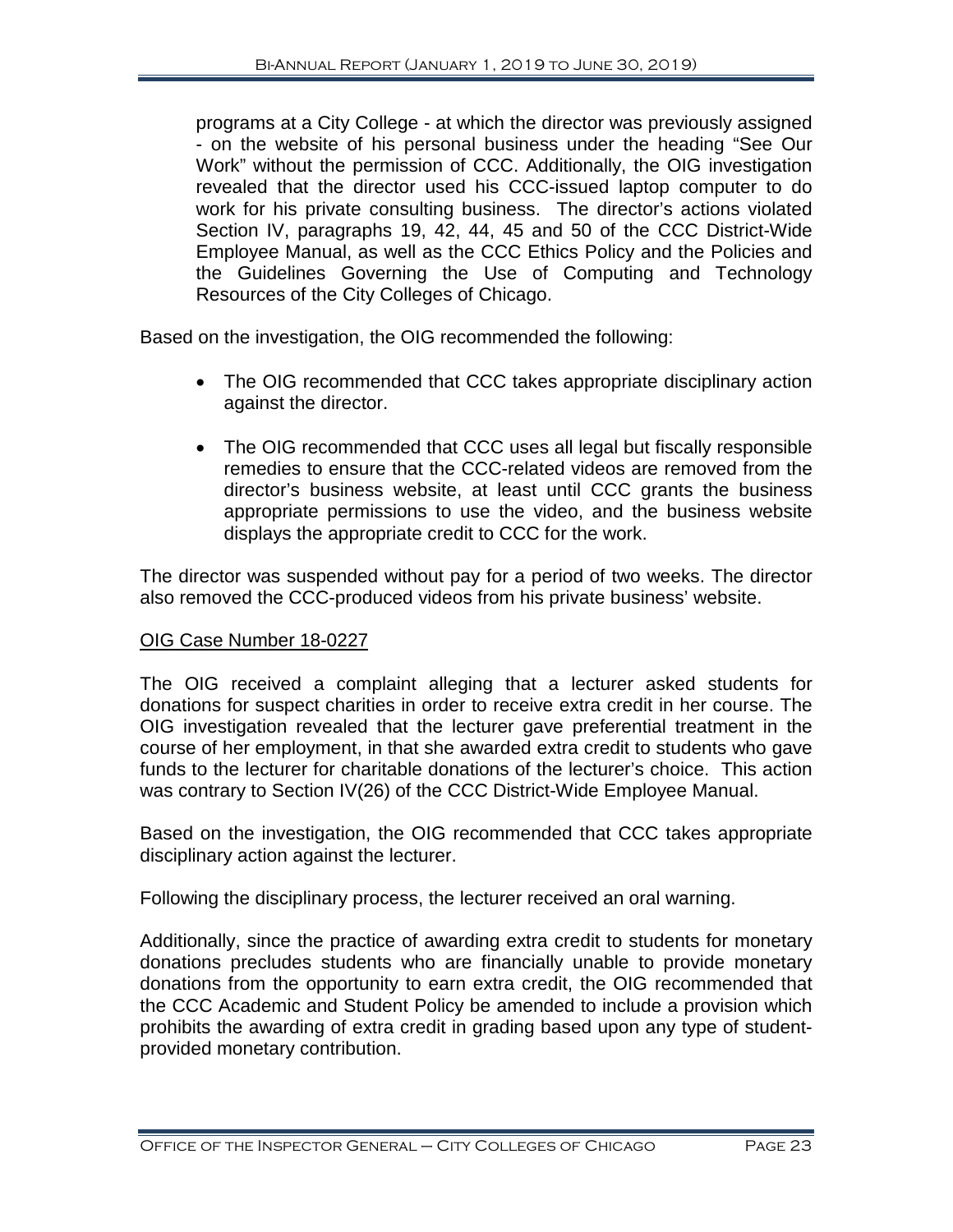Per the Provost, "My team has identified an appropriate place in the policy document for such a provision and has logged the change to be part of the policy cycle that will go to the Board for approval in November 2019. The precise wording that we will put forward for consideration is: *It is prohibited to give extra credit or consideration for grading based upon any type of student-provided monetary or non-academic contribution*."

## OIG Case Number 19-0096

The OIG Bi-Annual Report for the reporting period of July 1, 2018 to December 31, 2018 summarized two OIG investigations regarding an admissions specialist at a City College.<sup>[9](#page-25-0)</sup> After his resignation pursuant to those investigations, the admissions specialist returned to the City College to return items which belonged to CCC and to receive items that he left behind in his cubicle. The admissions specialist informed the administrator, who was attending to him, that there was a manila envelope that he needed in his desk drawer, and he asked her to retrieve it for him. The administrator went to the admissions specialist's former desk, and she found an addressed, sealed manila envelope. Since the manila envelope had a return address of the City College, she would not give it to him as it was CCC property. When she later opened the manila envelope, she discovered nine sealed official transcripts for a student. The OIG was notified.

The OIG investigation revealed that a college clerical assistant assigned to the City College generated the nine official CCC transcripts for the one student and at least one transcript each for four other students at the behest of the admissions specialist. This occurred while the admissions specialist was still a CCC employee. The OIG investigation further determined that the students did not pay the requisite fees for the transcripts. The fees associated with the transcripts in question were at least \$150.00. The actions of the college clerical assistant violated Section IV, paragraphs 37, 38, and 50 of the CCC District-Wide Employee Manual, while the actions of the admissions specialist violated Section IV, paragraphs 26, 37, 38, and 50 of the CCC District-Wide Employee Manual.

Based on the investigation, the OIG recommended that CCC takes appropriate disciplinary action against the college clerical assistant. As the admissions specialist previously resigned from his CCC position and he was designated ineligible to be re-hired, the OIG did not make any additional disciplinary recommendation regarding him.

Following the disciplinary process, the college clerical assistant received a oneday suspension, and she was to be re-trained on the proper protocol for printing official transcripts.

<span id="page-25-0"></span> <sup>9</sup> See summary for OIG Case Numbers 18-0198 and 19-0084 on pages 9 and 10 of the Bi-Annual Report for the period of July 1, 2018 to December 31, 2018.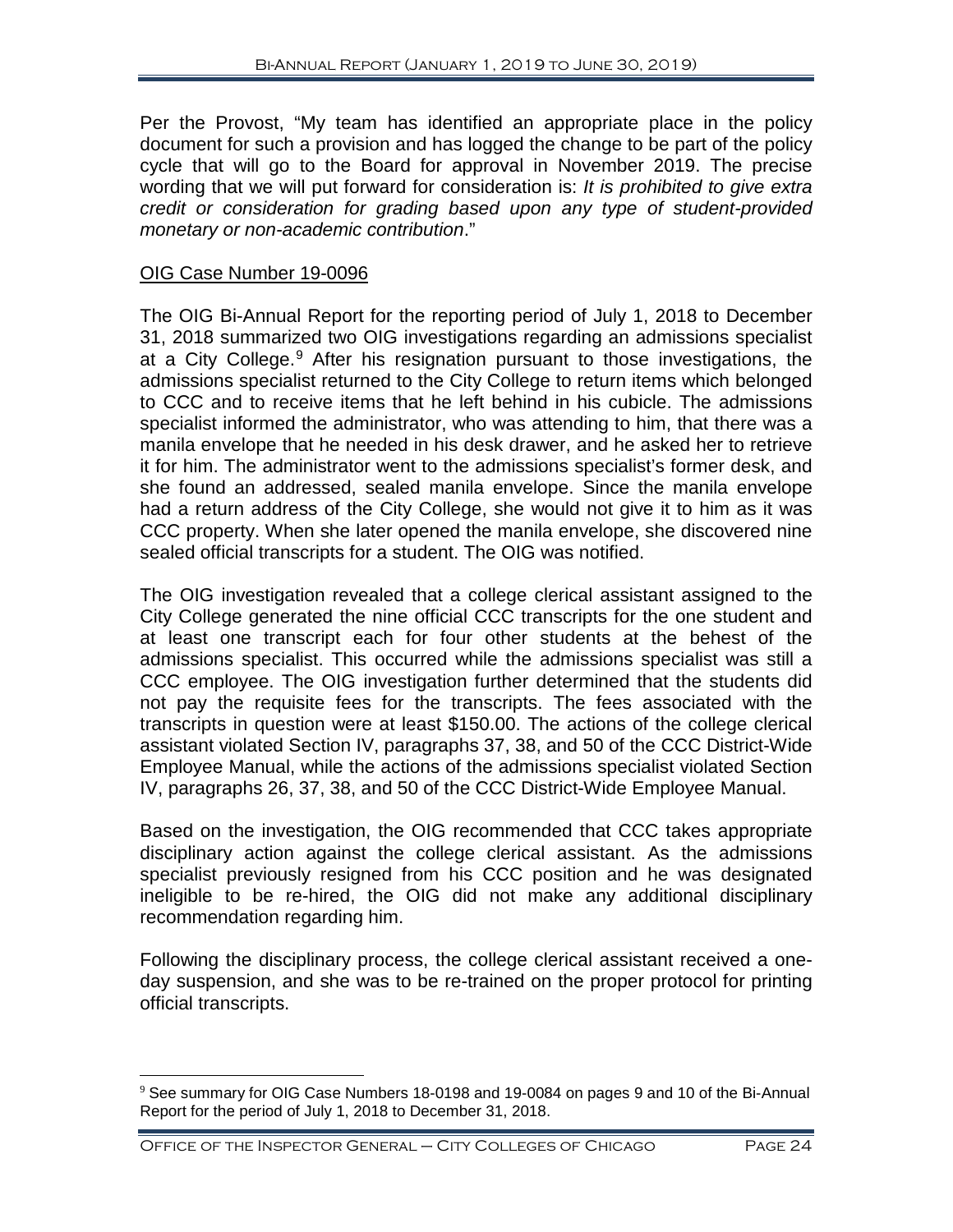## OIG Case Number 19-0197

The OIG received a complaint that a student mentor assigned to a City College used an image of his CCC student identification card on his personal webpage. The OIG investigation revealed that the student mentor used images of his CCC student identification card and his CCC business card on his private business' webpage. The student mentor also solicited non-CCC related business from CCC students while providing services to the students in his role as a CCC employee. The student mentor's actions violated Section IV, paragraphs 19, 42, 44, and 50 of the CCC District-Wide Employee Manual, as well as the Ethics Policy and the Outside Employment Policy. After his interview with the OIG, the student mentor removed the CCC-related images from his personal business' webpage.

Based on the investigation, the OIG recommended that CCC takes appropriate disciplinary action against the student mentor.

The student mentor's position, which was temporary in nature, ended on the same day that the OIG's Investigative Summary was issued.

#### OIG Case Number 19-0100

During the course of a high-level review of employee cash advances, the CCC Internal Audit Department ("Internal Audit") found that various documents maintained by a project student records coordinator assigned to a Middle College of a City College, appeared to be inappropriately altered. Internal Audit notified the OIG.

The OIG review of the documents and the interview of the project student records coordinator revealed that she "whited-out" 2017 dates on various and numerous forms and replaced the dates with 2018 dates to falsely make it appear that the forms were completed and signed in 2018. At a minimum, the project student records coordinator's actions violated Section IV, paragraphs 11, 38, and 50 of the CCC District-Wide Employee Manual.

The "whiting-out" of dates was significant. "Whiting-out" and changing the date next to a previously affixed signature was not simply an administrative act. The forms in question determined a student's eligibility for the particular program, as well as the amount of Federal Title I funds that would be received. The signature block containing the "whited-out" dates contains an affirmation that the information contained in the form is accurate. Such affirmation/form is not valid for the 2018-2019 school year if the date of the previously submitted 2017 form is simply altered to 2018.

Additionally, another form on which the dates were whited-out served to notify the parents of students of their rights regarding disputes about their child's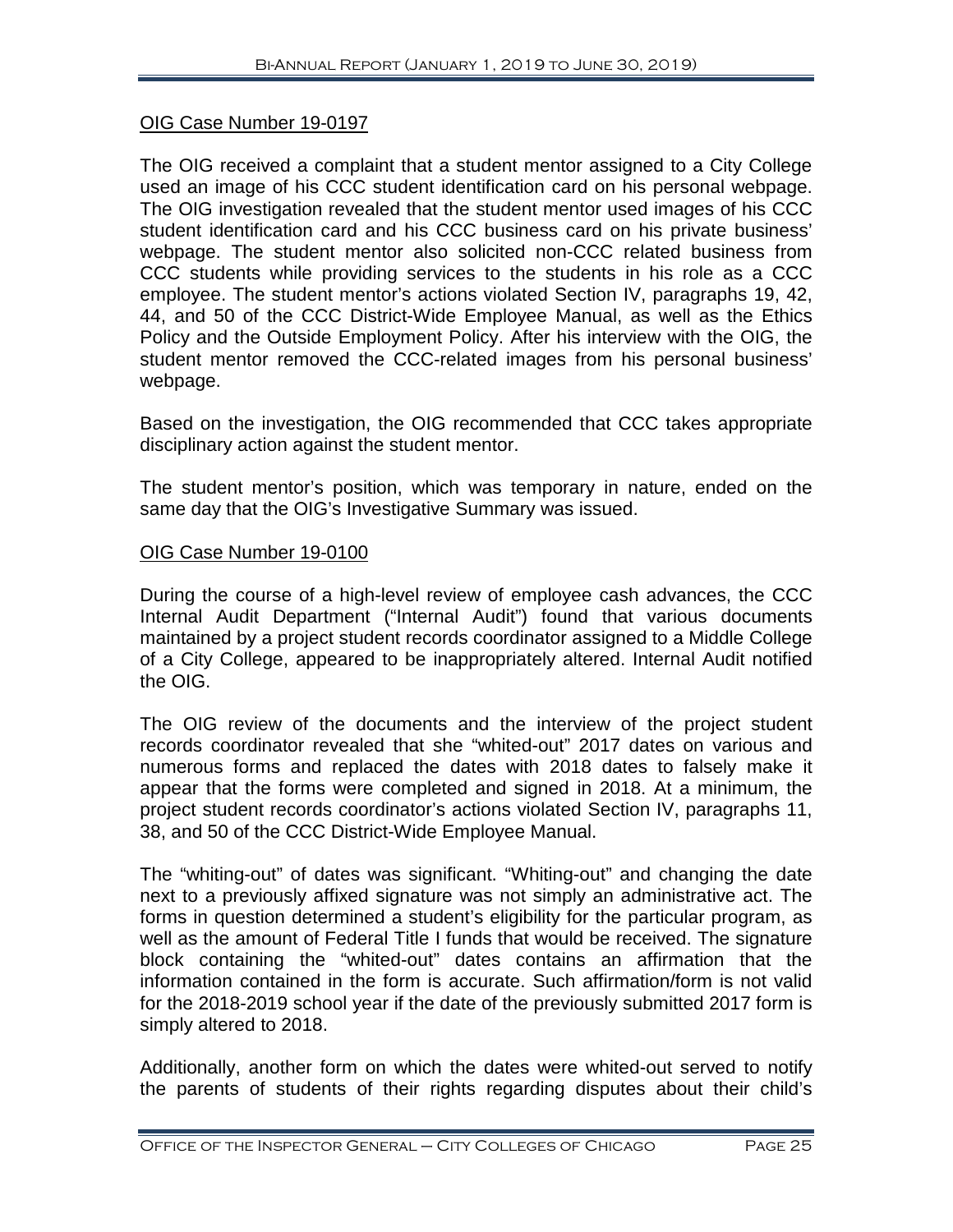educational rights or services. The signature ensures that the parent is aware of his/her rights. If the date of the 2017 form is simply altered to 2018 without the parent's presence, the school has no valid record that the parent was made aware of his/her rights.

The project student records coordinator's actions were also significant in that her actions cast great doubt as to her work ethic and her overall integrity.

Based on the investigation, the OIG recommended that CCC takes appropriate disciplinary action against the project student records coordinator.

Following the disciplinary process, the project student records coordinator was suspended without pay for a period of five days.

# OIG Case Number 16-0218

The OIG received a complaint that a full-time faculty member assigned to a City College resided outside the City of Chicago. The OIG investigation revealed that the faculty member resided in Richton Park, Illinois, in violation of Article 4.6(a) of the Board Policies and Procedures for Management & Government and Section III of the CCC District-Wide Employee Manual.

The OIG investigation further revealed that the faculty member falsified employment records, in that she fraudulently affirmed on a CCC residency certification document that she resided in Chicago, Illinois, when in fact she resided in Richton Park, Illinois, in violation of Section IV(11) of the CCC District-Wide Employee Manual.

Prior to the OIG's submission of the Investigative Summary, the faculty member retired from her CCC position. As such and based on the investigation, the OIG recommended that the faculty member be designated ineligible to be re-hired and that the faculty member's personnel records reflect this designation.

The faculty member was subsequently designated ineligible to be re-hired.

#### OIG Case Number 18-0200

The OIG received a complaint that a coordinator of information technology assigned to a City College resided outside the City of Chicago. The OIG investigation revealed that the coordinator resided in South Holland, Illinois, in violation of Article 4.6(a) of the Board Policies and Procedures for Management & Government and Section III of the CCC District-Wide Employee Manual.

The OIG investigation further revealed that the coordinator falsified employment records, in that she fraudulently affirmed on a CCC residency certification document that she resided in Chicago, Illinois, when in fact she resided in South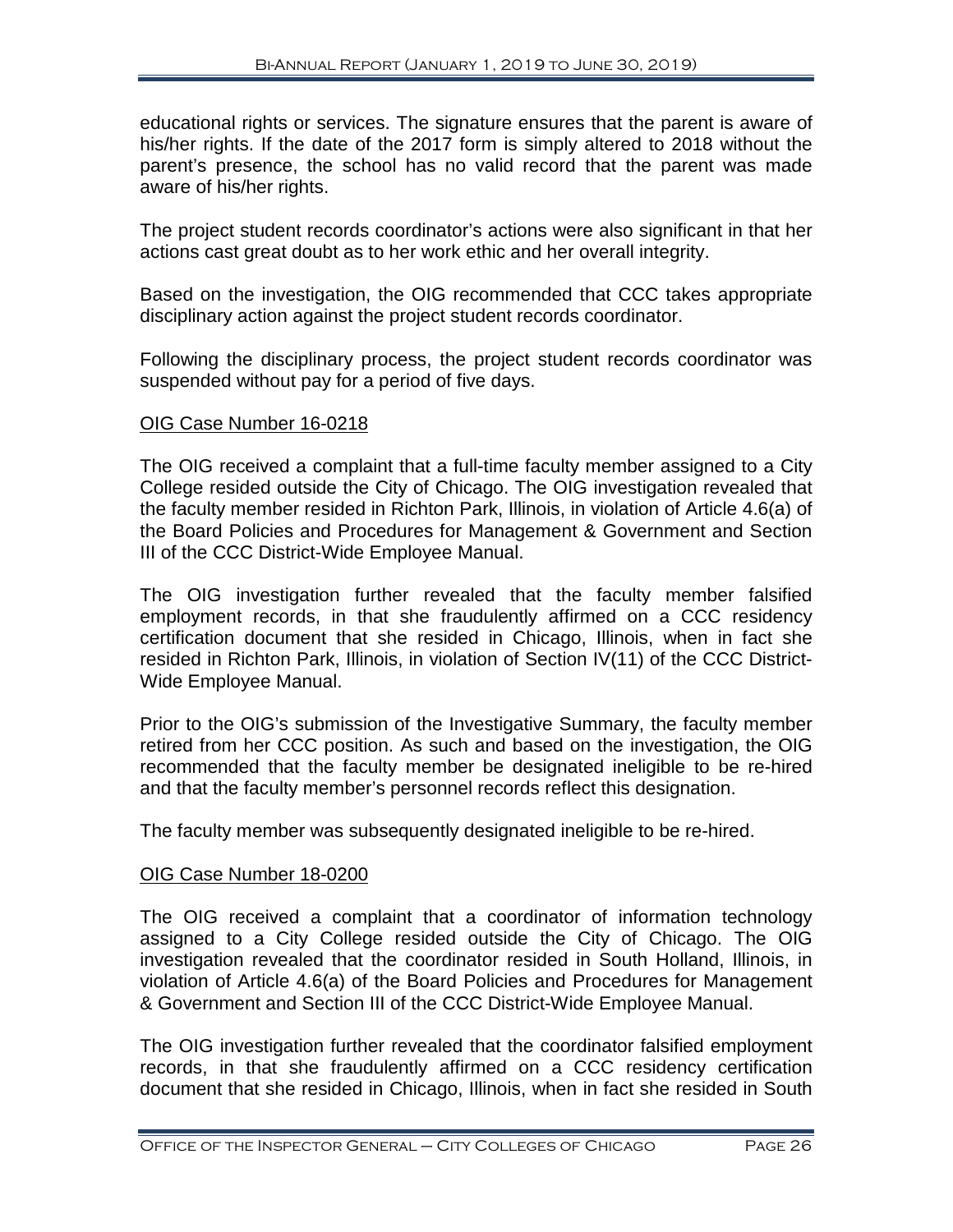Holland, Illinois, in violation of Section IV(11) of the CCC District-Wide Employee Manual.

After being notified that the OIG requested her presence for an interview and advised that the subject matter of the interview was her residency, the coordinator resigned from her CCC position. As such and based on the investigation, the OIG recommended that the coordinator be designated ineligible to be re-hired and that her personnel records reflect this designation.

The coordinator was subsequently designated ineligible to be rehired.

# **Annual Audit of the District's Compliance with the CCC Residency Policy** (OIG Case Number 19-0155)

Under the heading *Annual Certification of Residency*, Article 4.6(a) of the Board Policies and Procedures for Management & Government, which sets forth the CCC Residency Policy, provides that on February 1<sup>st</sup> of each year every full-time CCC employee will be required to certify their compliance with the residency policy. The employee's certification shall include an oath or affirmation that the employee is not required to be an actual resident because he/she falls within one of the exceptions to the requirement or that the employee is an actual resident of the City of Chicago. Additionally, Article 4.6(a) provides that "the Inspector General shall conduct an annual audit of the District's compliance with this Policy and shall submit a report of audit findings to the Board no later than the first regularly scheduled public meeting of the Board following July 1<sup>st</sup> of each year." On May 13, 2019, the OIG submitted the 2019 Audit of Compliance with the District's Residency Policy.

On February 1, 2019, all full-time employees of CCC were sent an e-mail regarding the need to certify their Chicago residency for 2019 by completing the online *Annual Certification of Residency* form. The e-mail was sent to 1,960 fulltime employees.

On April 1, 2019, the Office of Human Resources provided the OIG with the results of all of the responses received. The great majority (1,920) of the 1,960 (98%) full-time employees responded to the Annual Certification Process.

Of the 40 employees who did not respond, the OIG confirmed that 19 were on leaves of absence, 5 were on sabbatical leaves, 9 resigned, and one changed to part-time status. Therefore, all but 6 of the 1,960 full-time employees who were active and working during the 2019 certification of residency process responded. The table below documents the responses received District-Wide, as confirmed by the OIG.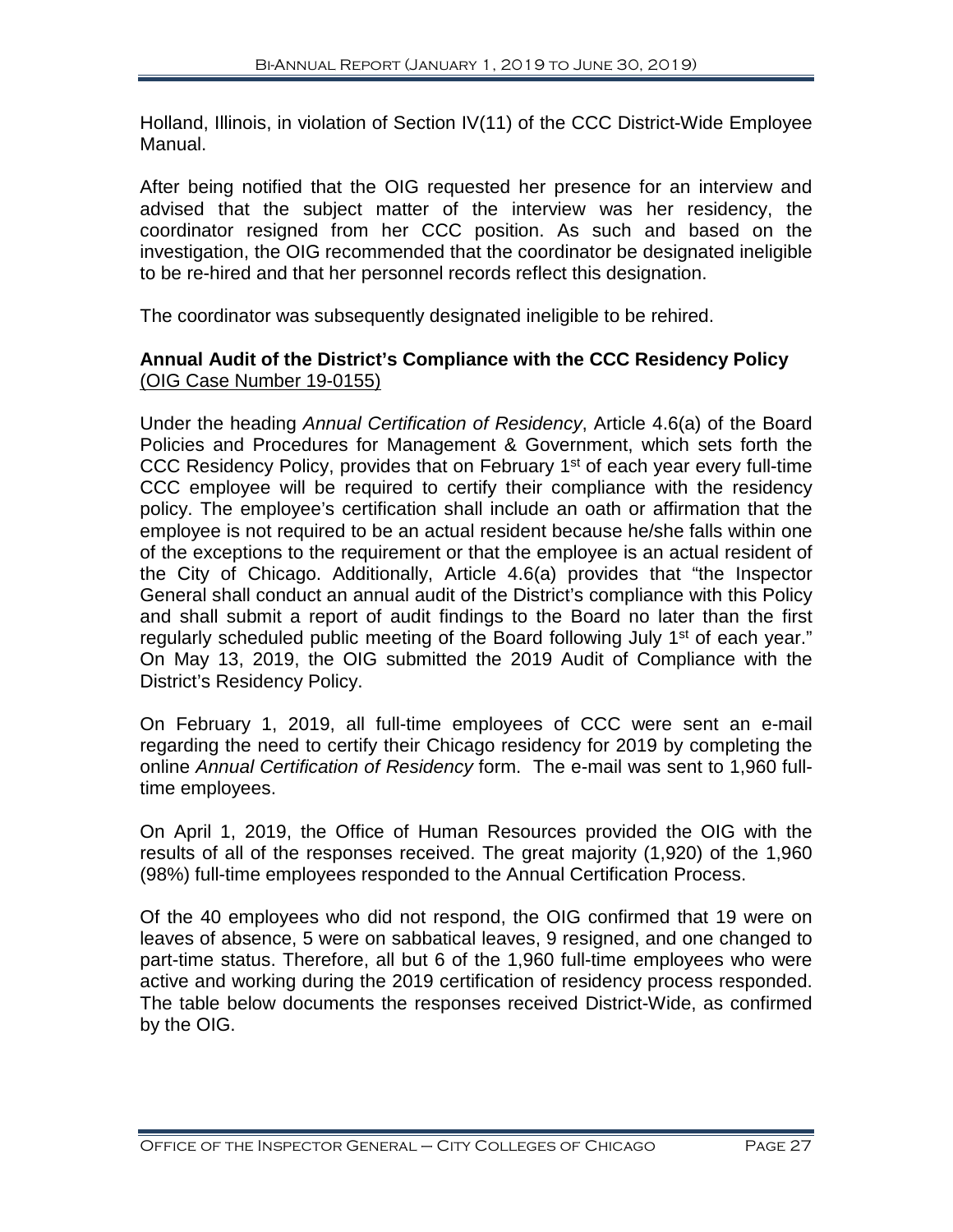| <b>Response</b>                                                                         | <b>Number</b> | %       |
|-----------------------------------------------------------------------------------------|---------------|---------|
| No response                                                                             | 6             | 0.31%   |
| No response due to employee being on a leave of absence                                 | 19            | 0.97%   |
| No response due to employee being on sabbatical                                         | 5             | 0.26%   |
| No response due to resignation or retirement of the employee                            | 9             | 0.46%   |
| No response due to employee moving to part-time status                                  |               | 0.05%   |
| 1. Required to be a resident, with correct address                                      | 1869          | 95.36%  |
| 2. Not required to be a resident, with correct address                                  | 8             | 0.41%   |
| 3. Required to be a resident, with incorrect address                                    | 3             | 0.15%   |
| 4. Not required to be a resident, with incorrect address                                |               | 0.05%   |
| 5. Required to be a resident, but does not currently live within<br>the City of Chicago | 39            | 1.99%   |
| Total                                                                                   | 1960          | 100.00% |

As part of the audit of compliance with the District's residency requirement, the OIG analyzed these full-time employee responses. The OIG analysis of these responses revealed the following:

- Regarding the 1,872 employees who responded that they were required to be a resident of the City of Chicago (See Responses 1 and 3 in the table above):
	- o Four of these 1,872 employees had documented exceptions to the residency requirement filed with the Office of Human Resources. Three of the four had a City of Chicago address listed in the CCC PeopleSoft system.
	- o As of the date that the OIG's report of the 2019 Audit of Compliance with the District's Residency Policy was released (5/13/2019), the OIG had active investigations regarding 18 of these 1,872 full-time employees who represented that they were required to be a resident of the City of Chicago.
- Regarding the 9 employees who responded that they were not required to be a resident of the City of Chicago (See Responses 2 and 4 in the table above):
	- o Six of these 9 employees fell within an exception to the CCC residency requirement.
		- Three of these 6 employees were hired before July 1, 1977.
		- **Three of these 6 employees were exempt from the CCC** residency requirement due to side letter agreements.
	- o Two of these 9 employees received approved extensions.
	- o As of the date that the OIG's report of the 2019 Audit of Compliance with the District's Residency Policy was released (5/13/2019), the OIG had an active investigation regarding one of these 9 employees.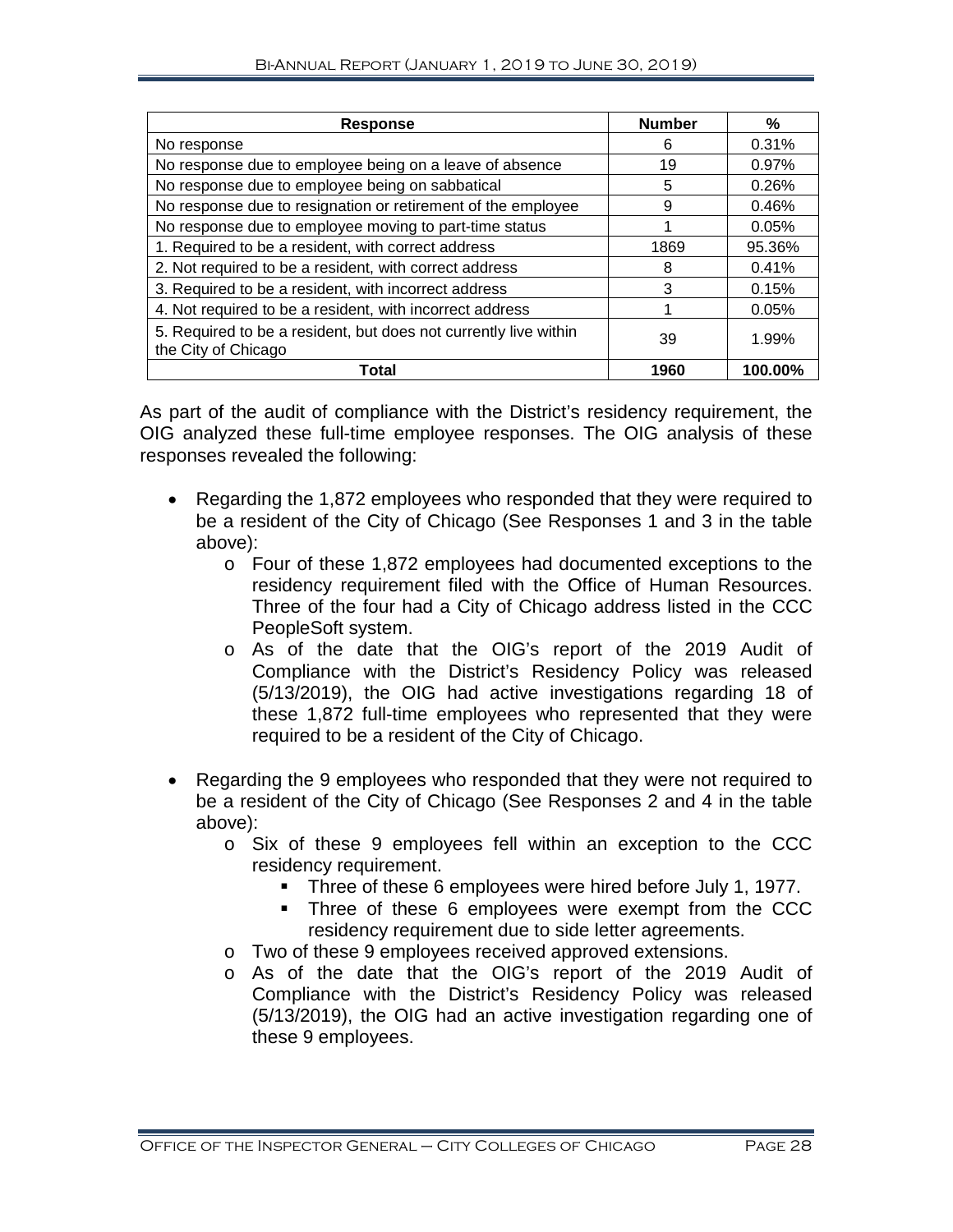- Regarding the 39 employees who responded that they were required to be residents but did not currently reside within the City of Chicago (See Response 5 in the table above):
	- o Eleven of the 39 employees were employed for less than six months or received approved extensions.
	- o Twenty-eight of the employees responded that they did not currently reside within the City of Chicago, despite the fact that CCC records indicated a City of Chicago residential address for the employee.
		- The OIG sent each of these 28 employees a request to explain whether their submission was a mistake.
		- One of the 28 employees resigned from employment with CCC effective March 30, 2019; thus, the employee did not respond.
		- **Twenty-seven of the employees replied to the OIG's inquiry.** 
			- Twenty-six of those 27 employees responded that they checked the wrong box on the Annual Certification of Residency online form, and they currently reside at their listed City address.
				- o The OIG reviewed CCC personnel records and public records regarding these 26 employees. This review revealed that 25 of the 26 employees appeared to reside in the City of Chicago, which is consistent with their responses to the OIG that they checked the wrong box on the Annual Certification of Residency online form.
				- o As of the date that the OIG's report of the 2019 Audit of Compliance with the District's Residency Policy was released (5/13/2019), the OIG had an active investigation regarding one of these 26 employees.
			- One of the 27 employees responded that she did not currently live in the City of Chicago. This employee was employed with CCC for less than six months. The OIG will monitor this employee's residency status.
- Regarding the 6 employees who failed to respond but were active and working employees, the Office of Human Resources worked with their business partners to initiate disciplinary action for their failures to respond.
	- o One of these employees had a documented exception to the residency requirement filed with the Office of Human Resources.
	- o CCC records indicated a City of Chicago residential address for the all six of these employees.